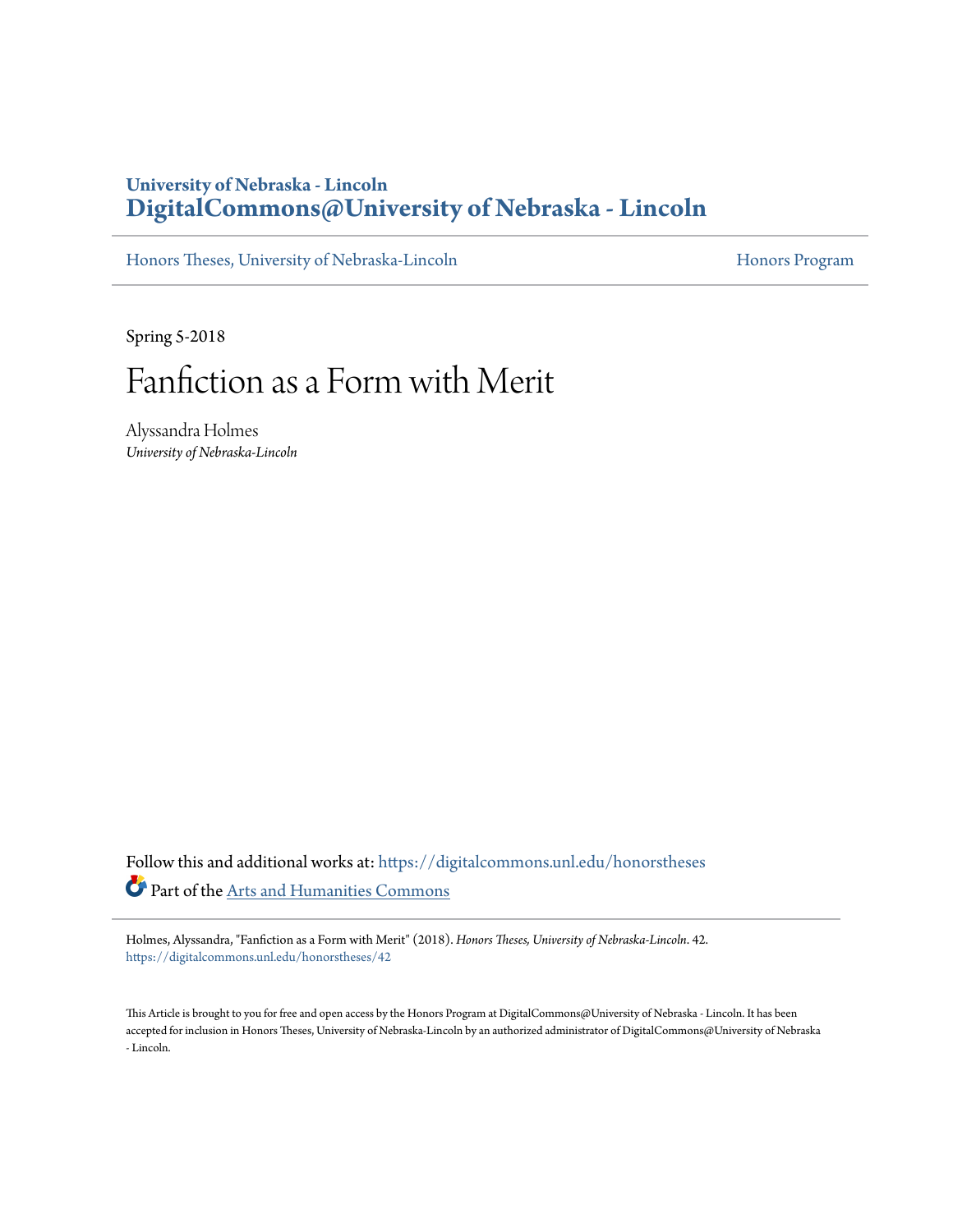## FANFICTION AS A FORM WITH MERIT

An Undergraduate Honors Thesis Submitted in Partial fulfillment of University Honors Program Requirements University of Nebraska-Lincoln

> by Alyssandra Holmes, BA English College of Arts and Sciences

> > March 12, 2015

Faculty Mentor: Pascha Stevenson, PhD, English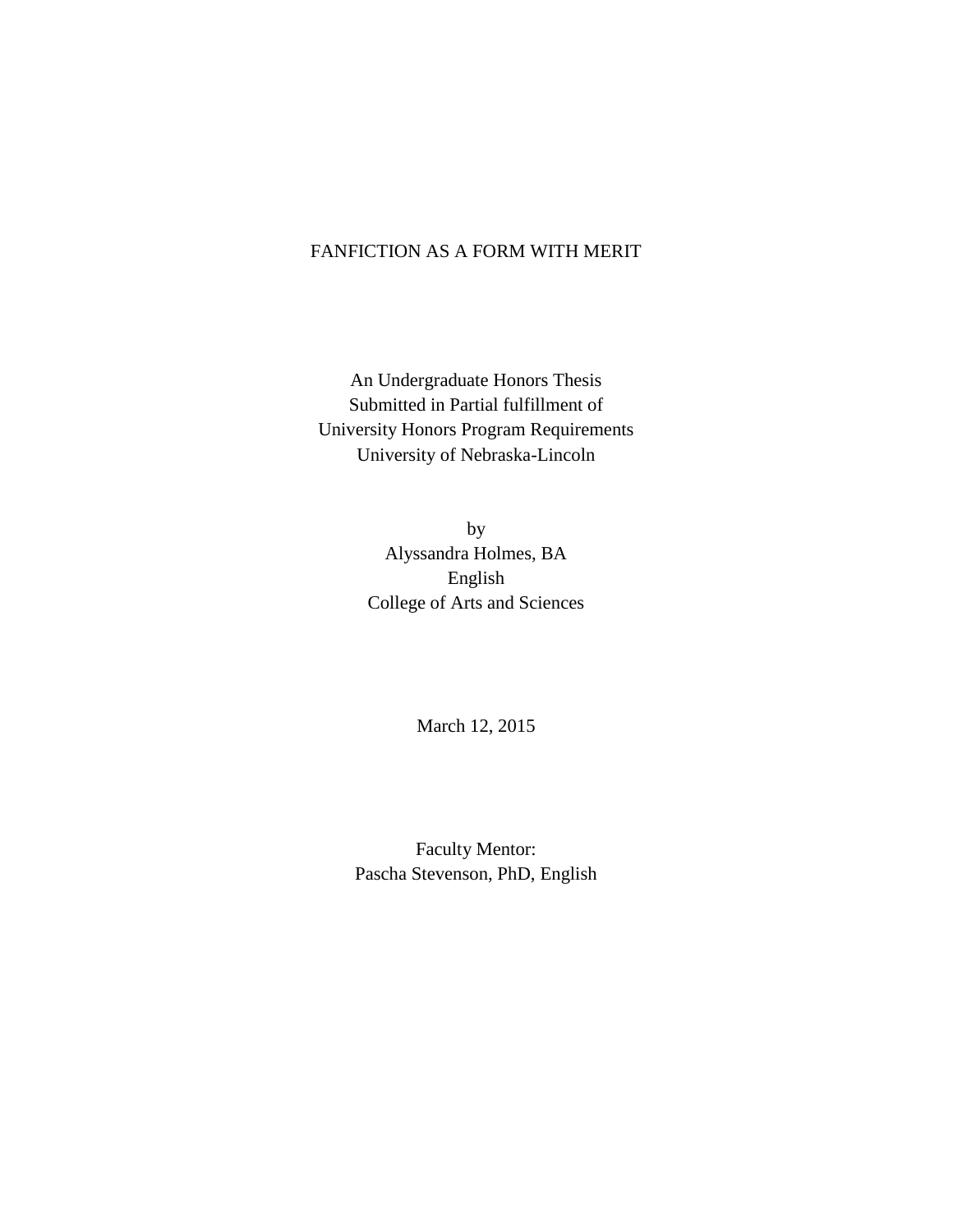### **Abstract**

Fanfiction is a form of writing with a vast wealth of merits, and it should be respected as a unique and valuable literary genre. I have read a number of scholarly articles written regarding fanfiction, analyzed certain works and my own experiences within the fan community, and considered original media in order to construct my defense of fanfiction's value as a literary form. Fanfiction has an unfortunately poor reputation, given the unique advantages it provides to authors. Fanfiction is an egalitarian learning tool, with a thriving community and a significant impact upon the individuals engaging with fanfiction creation. Fanfiction is an opportunity to explore nuance and create diversity, with boons to authors' writing and the social atmosphere.

**Key Words:** fanfiction, value, merit, importance, writing, literature, English, fans, community, transformative works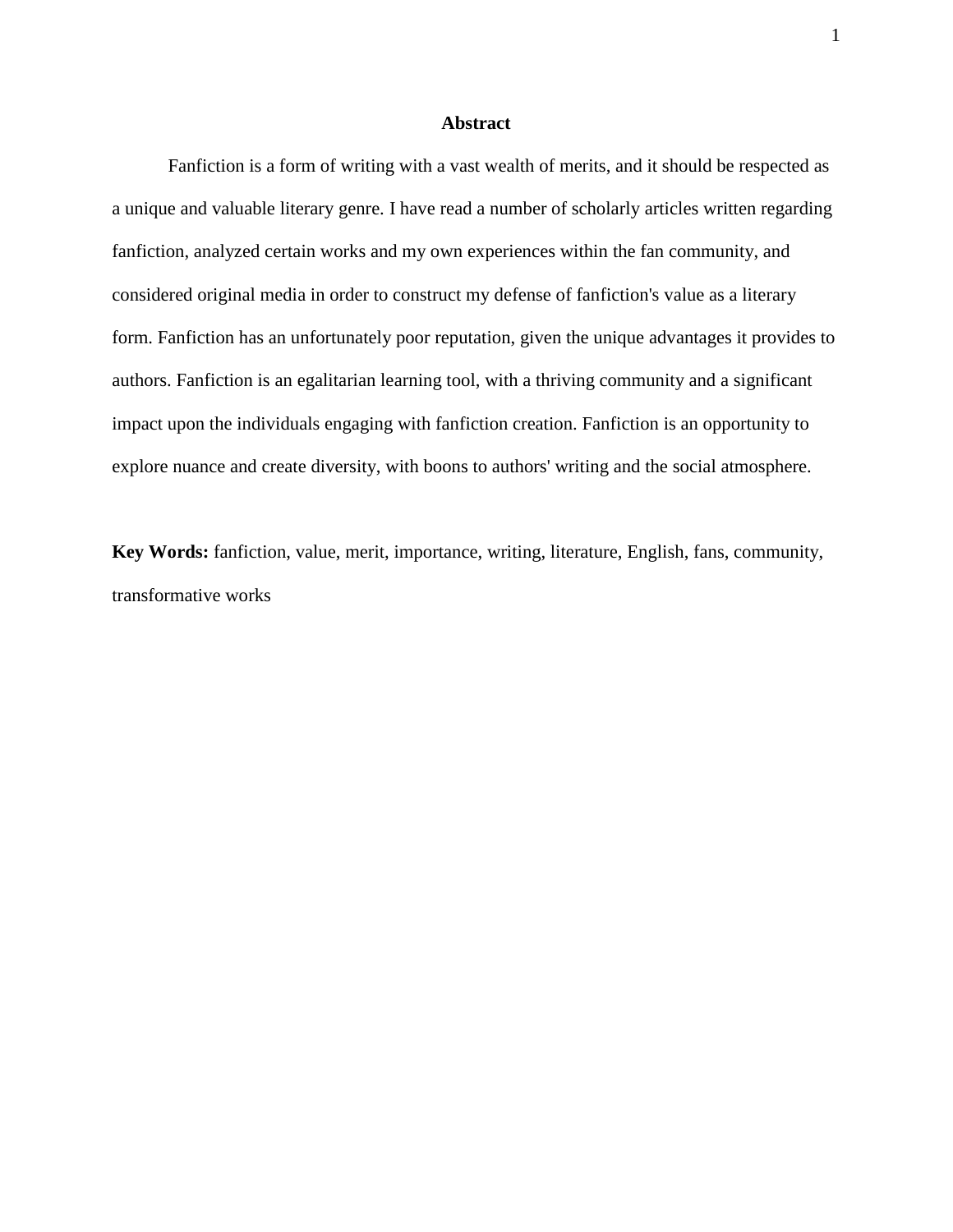Fanfiction is the term used to describe written works that are based upon someone else's original story. Bronwen Thomas, a lecturer of English and New Media at Bournemouth University, defines fanfiction as, "stories produced by fans based on plot lines and characters from either a single source text or else a 'canon' of work" (1). Fanfiction most frequently utilizes the canon's characters, but will often also contain elements of the original story's plot and setting. As an author of fanfiction and avid reader of fan and traditionally published fiction alike, it is worth noting that I have well over six years of informal experience interacting with fanfiction and its relating components.

Some people look down upon fanfiction, believing it to be a lesser form of fiction, or a waste of energy that could be better spent on original fiction. Peter Gutiérrez, an English teacher in primary education, has noted that many of his fellow educators are "instinctively certain that [fan] behavior is something that [they] should fight, or at least keep in check," and that some adopt a form of pretentious self-flattery by refusing "association with pop culture" (Gutiérrez 227). The pervasive idea that fanfiction is childish, or counterproductive to a writer's growth, is commonplace. Another complaint is that the internet and fan communities can get wildly out of hand in a negative manner, which is, admittedly, true, but the same can be said for any large group of people, and traditional publishing has its failings as well. According to Kathryn Dunlap and Carissa Wolf, who wrote for *Mechademia*, a journal dedicated to creative and critical work on fan content, there are "less-than-polite interactions that are relatively commonplace when there is any sort of anonymity online" (268). The fandom community "will also criticize each other" for misbehavior, but that can rapidly devolve into further squabbling (Dunlap 278). Some folk "deride fan fiction perceived as narcissistic," state Anupam Chander and Madhavi Sunder in their discussion of fanfiction and fair use in the *California Law Review* (599). Fanfiction is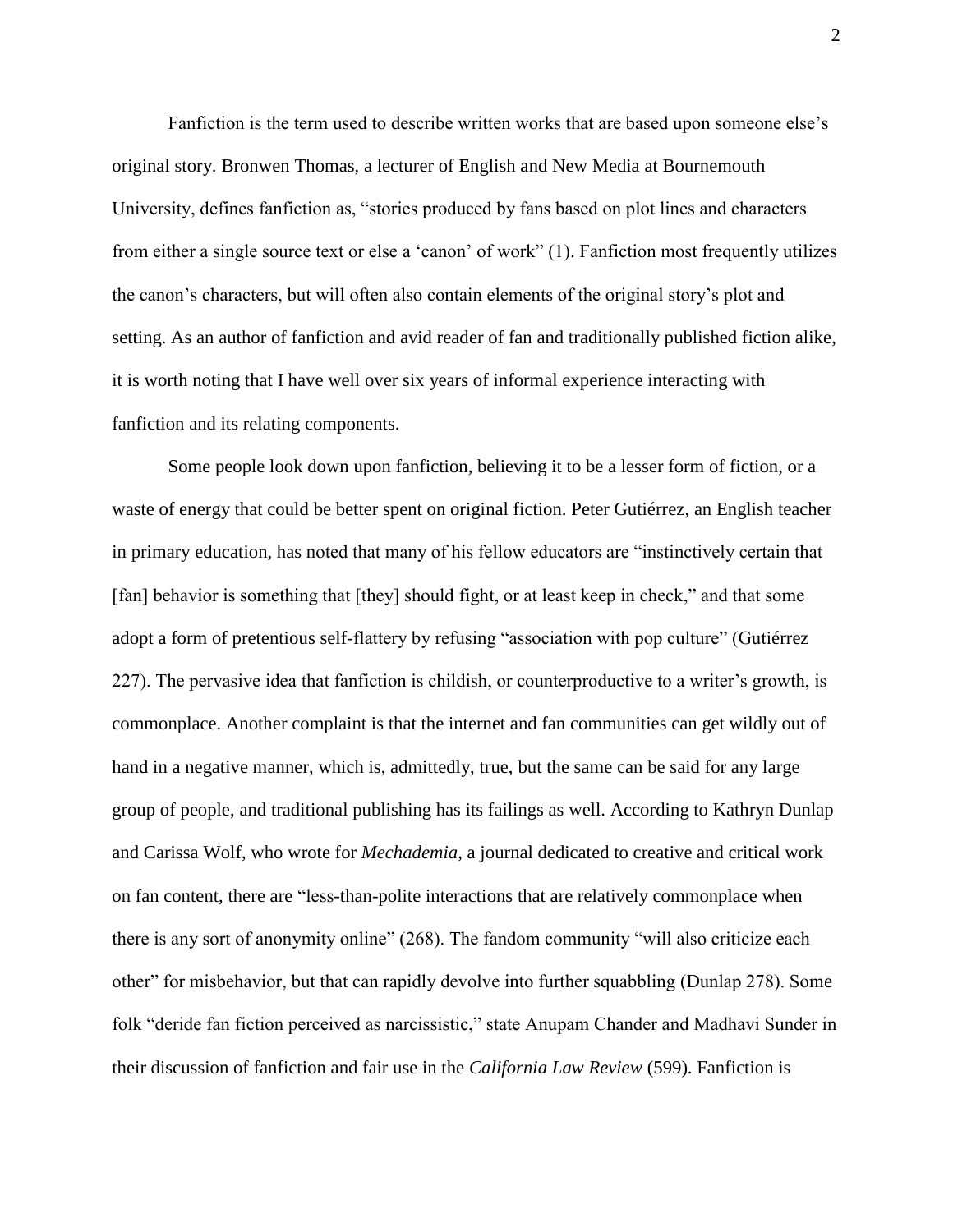perceived as being purely for vanity, and of lesser worth, as it does not interact with the marketplace. Katrien Jacobs, who has written an article about fandom erotica in *Cinema Journal*, has noted that fetishization of same-sex relationships is ever present, and that some fans believe that "gay sex scenes [are] for female consumers" and "lesbian counterparts are… a new type of 'soft' arousal for males" (128). The criticisms of fanfiction range from legitimate to childish, and are professed enough to create a whole outlook on fanfiction that is negative.

While fanfiction most certainly has its slew of problems, both genuine and imagined, its advantages are far superior. Issues notwithstanding, fanfiction deserves understanding, recognition, and ultimately respect. My goal is to further that understanding, share my knowledge of the benefits surrounding fanfiction, and prove its worthiness of esteem. Fanfiction is an art form with a vast wealth of merits, and it should be respected as a unique and valuable literary genre.

Fanfiction serves a variety of purposes, and one worth noting is that fanfiction is a tool of learning. Gutiérrez can vouch for how being an ardent fan can help young readers. Many young, up and coming, or even practiced writers utilize fanfiction as a method to improve their writing and hone their skills, and fanfiction can be seen as "an opportunity for young readers to develop critical and media literacies" (Gutiérrez 227). Even without this specific intention, improvement is inevitable even when the only immediate goal is enjoyment. The best way to develop a skill is to practice it, and the art of writing is no different. Fanfiction is a recreational, enjoyable activity, but it still serves as a tool that allows writers to grow and stretch the mental muscles involving creativity with the written word. Unfortunately, "most schools… steadfastly continue to dismiss popular culture and media as frivolous, potentially harmful, and as a distraction from more important (e.g., formal) learning endeavors," according to Rebecca Black, an instructor for youth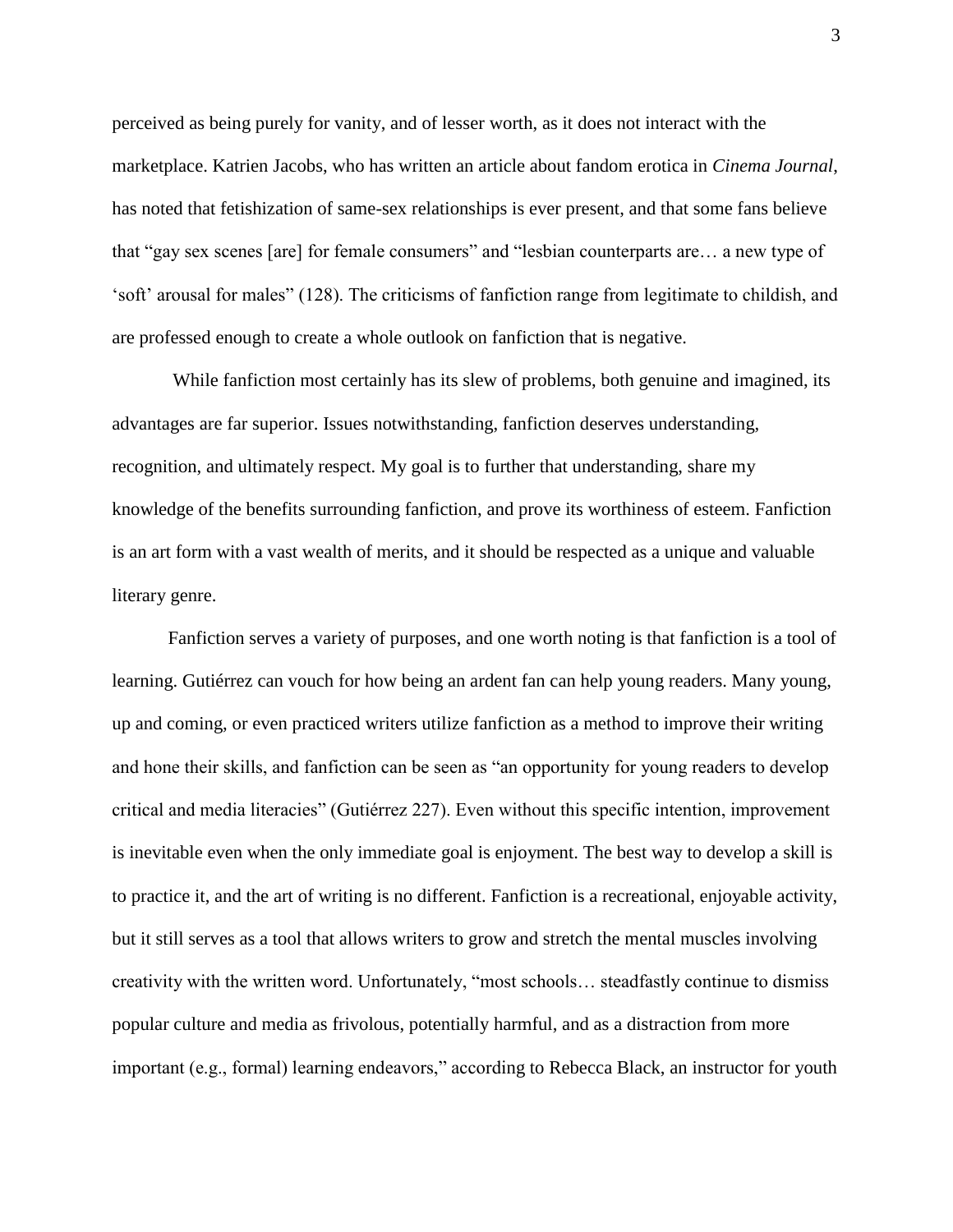learning English who has observed her own students' tendencies with fanfiction ("Convergence" 126). In reality, fanfiction is regularly used in academia as a learning tool; it simply goes by a different name. Mimicry has almost always been a method employed, from high school teachers telling their students to try and emulate Edgar Allan Poe's writing style, to class assignments of picking a Greek myth and retelling it to refine a student's writing. Fanfiction uses the same basic principle—in almost every way it is indistinguishable from assigned copycatting tasks—but it is voluntary, active, and done for pleasure. Although it does not originate in an academic setting, and will never become published as traditional works of greatness have been, fanfiction should not be considered a lesser form of writing.

In some cases, such as with people who learn English as a second language, fanfiction actually helps students improve at a significantly faster rate than their peers ("Convergence" Black 135). Rebecca Black conducted an analysis of English language learners "through roughly a year of focused participant observation" and acquired an understanding of how language operates within fandom communities ("Access" 120). To do is better than to be told, and fanfiction makes "literacy instruction relevant for [ELL] students and their everyday lives," in the sense that people who are learning English are engaging with it in a profound and meaningful way ("Access" Black 128). Reading a story in English might be one thing—most people can read or listen in a language that they're learning fairly well—but to write within that foreign language requires knowledge of the vocabulary, grammar structures, and tone. Fanfiction promotes selftaught language learning in informal settings, but it also provides a platform for peers to help educate as well. Fanfiction critiques generally "focus on function rather than form," which matches up with "theories of effective language teaching that emphasize the importance of the communicative function of language" ("Access" Black 126). What is important in fanfiction,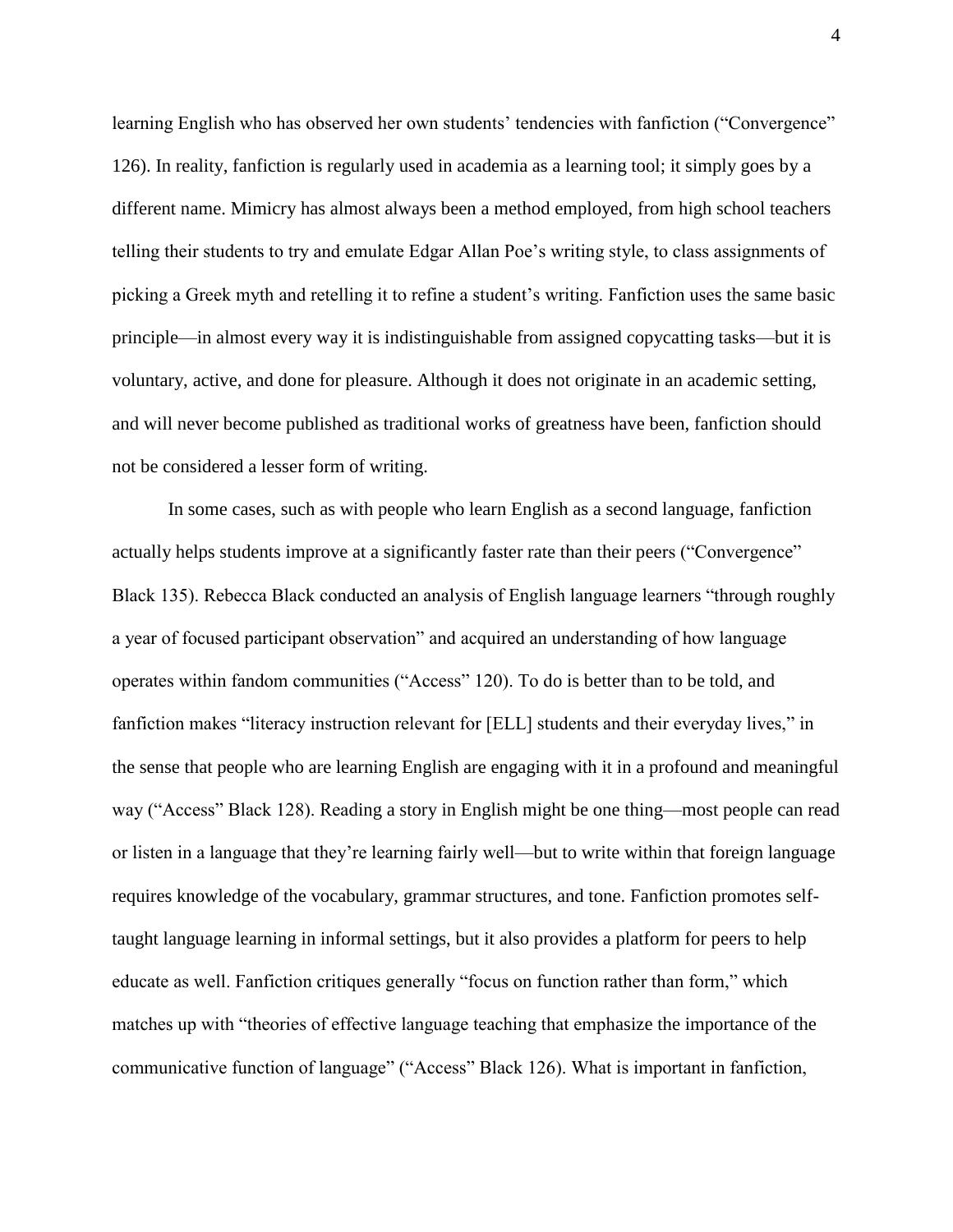first and foremost, is to get the story across. Anyone who reads fanfiction regularly, myself included, can attest to being willing to read unpolished work—happy to do so, even—so long as the story being told is engaging. This is a boon to ELLs, because it is the content that they intend to convey, minor technical errors notwithstanding. Readers point out mistakes in, draw the author's attention to, or ask clarifying questions for the content, which lets writers know where they're slipping up and how to improve upon their communicative skills.

Fanfiction has cropped up as an "alternative, transitional learning [community]" that allows writers to grow and explore in more meaningful ways than academic settings often provide, not only through simple practice, but through the use of others' works as tools, standing on the shoulders of giants as authors create fan works ("Convergence" Black 125). Because fanfiction revolves around certain settings, characters, or plotlines that already exist, writers are able to "incorporate an interplay of officially sanctioned forms of knowledge, such as traditional writing conventions and genres, and unofficial forms of knowledge, such as intimate knowledge of the characters and settings of the" cannon source ("Convergence" Black 126-127). Given preestablished tools that authors can then use, fans are able to seize characters and narratives and transform the work that inspired them and let their creativity loose with the foundation that the inspirational material has provided for them. It is a "practice-based approach" to technical writing skills, which is the most effective method ("Convergence" Black 127). If writing original fiction is like baking from scratch, then fanfiction is a bit like using cake mix: still creation, just with a bit of outside help at the starting point.

Fanfiction fosters analytical skills too, as a writer must first observe and analyze what drives a character to act the way they do, what events caused which mindsets and influenced their decisions, how the met textual influence of a story's genre plays a role, and how a character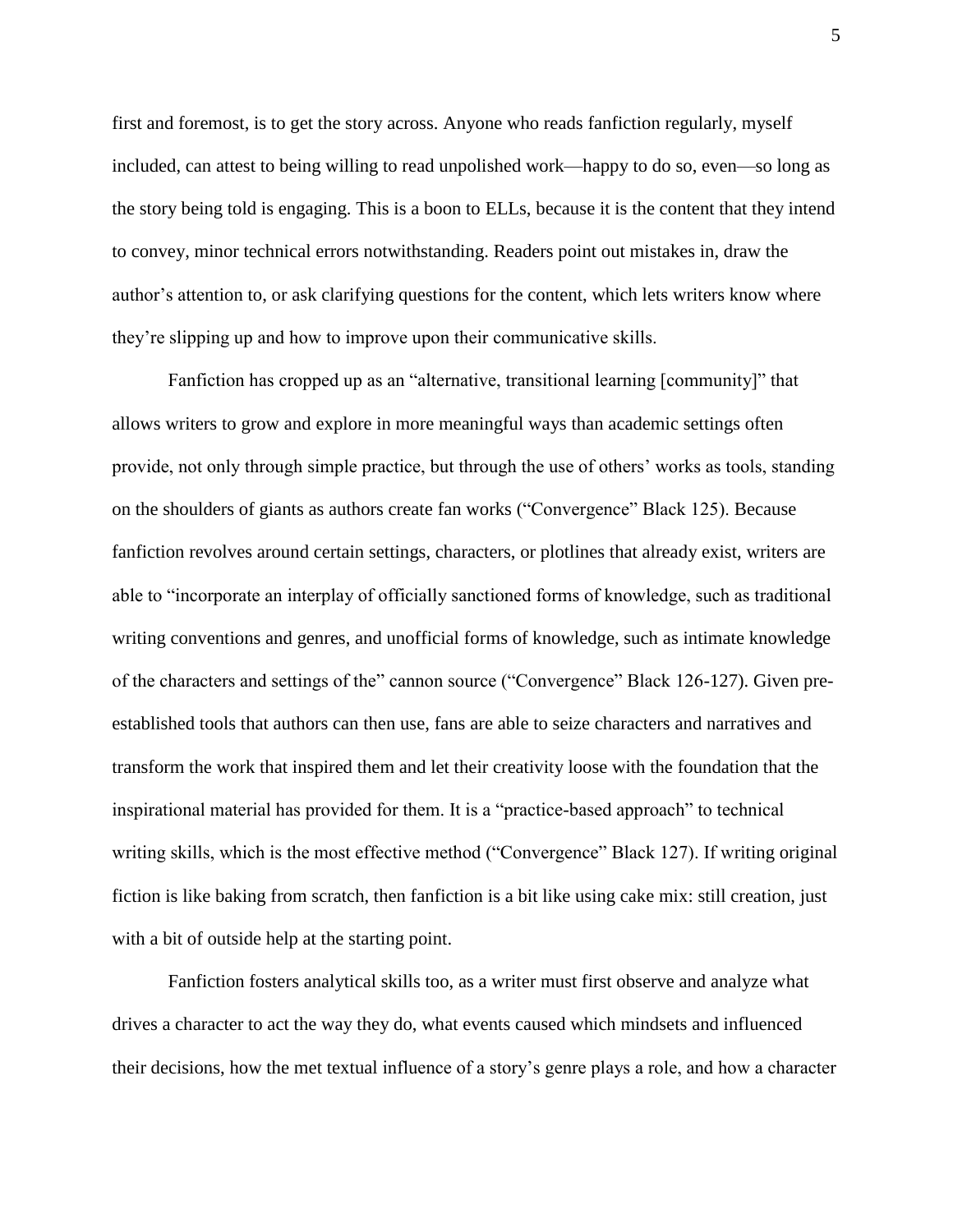would act in a different situation. By conducting these analyses, authors "gain meta-awareness and insight into why these genres and conventions exist and how they are useful" ("Convergence" Black 140). Authors are frequently analytical enough that they are able to change their readers' "engagement with the storyworlds about which they write" through their fanfictions (Thomas 10). In *Homestuck*, a webcomic written by Andrew Hussie, the relationship between the characters Jake and Jane involves Jake frequently using Jane as an ear to vent his frustrations upon without truly listening to her or returning the emotional labor. In *A Spark, A Flame, A Fire* by callmearcturus, their relationship is once again portrayed in such a manner, but this time in a different setting, with different consequences, and callmearcturus' speculation on why Jake could or would act so selfishly when he is, in all other cases, a giving and compassionate individual, is so finely nuanced yet reasonably plain that readers are able to gain a better understanding of Jake's character and motivations. Fanfiction compels writers to take a thorough look at settings and events and their impact on a character, and then see how that character changes and twists when transformed by a new setting, with a new plotline.

By engaging with fanfiction, writers must first examine their own interpretation of the media, but then open themselves up to engage with other fans' understandings and interpretations. Thanks to the way the fan community functions, "fans meet up [online], not only to write… fanfictions but also to read and peer review each other's fictions while socializing, debating, and discussing the finer points of" the canon material ("Convergence" Black 127). By engaging with fandom debates and discourse, many gain the practice and ability to "make informed decisions about how to use different forms of language and representation to achieve certain purposes, with specific audiences" and further their analytical skills ("Convergence"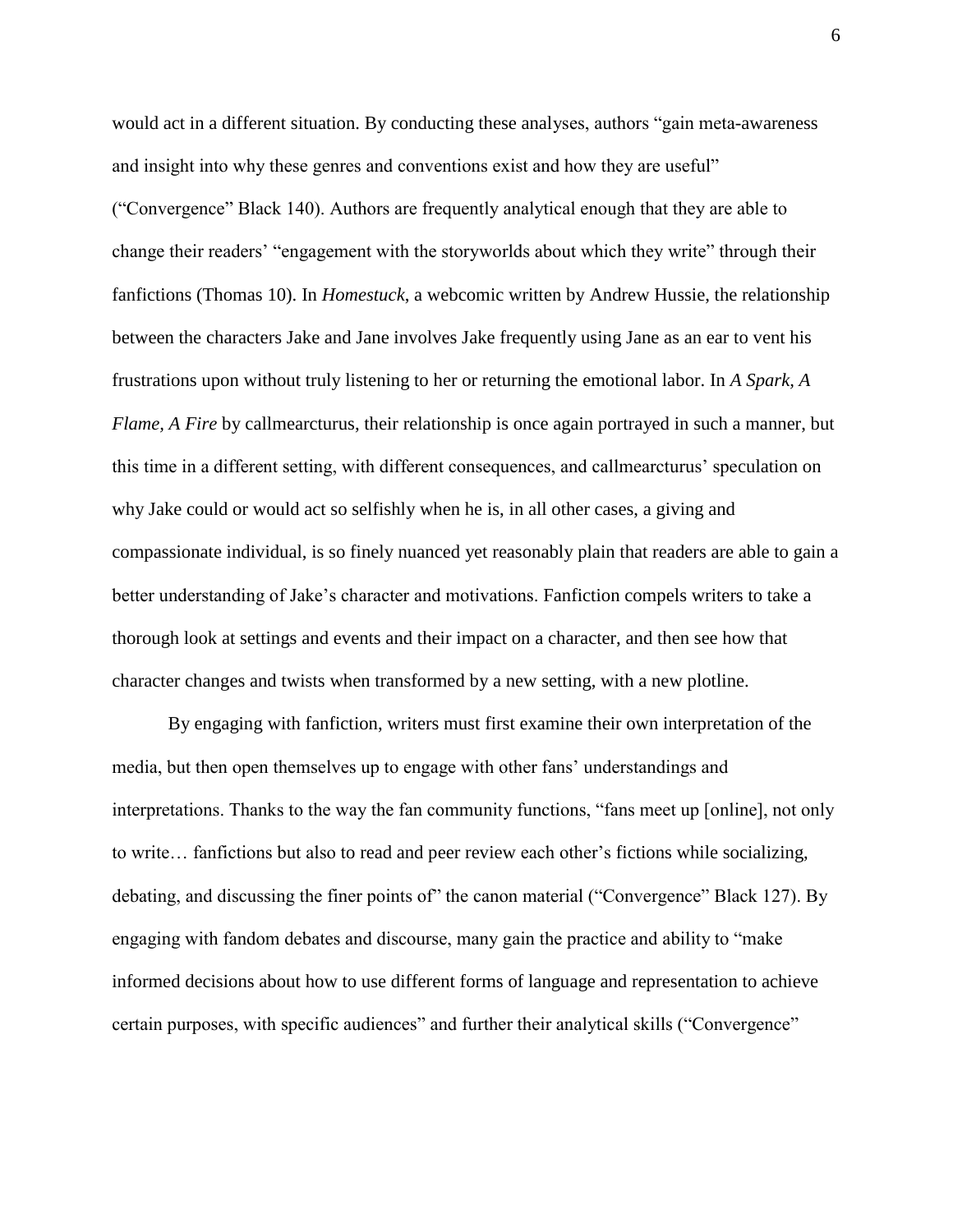Black 133). The ability to rationally interpret source material is a valuable skill, one that improves by writing fanfiction, which is part of why fanfiction is such a valuable literary form.

The comments section of fanfiction function as conversational spaces to engage with other readers, just as classroom discussions are homes of in-person debates about the text. This is done without the pressure of a grade, which causes many to hesitate and reign in their ideas, lest they are too obscure or off-base from what their instructor wants, and also fanfiction lacks any authority figure that could put a damper on the fun. In academic spaces, the school or teacher assigns the topic, and provides a grade, and academic writing is "evaluated primarily according to form and conventions, whereas the content or meaning value of their texts takes a back seat" ("Convergence" Black 131). Fanfiction removes the pressure that could otherwise make the author lock up, or grow to resent the exercise of transformative and creative work.

A teacher is supposed to be a "listener and observer," but the writing produced for workshops can be constrained by the teacher's own "expertise and knowledge" ("Convergence" Black 130). An issue for many teachers is that they value literary fiction over genre fiction even speaking from personal experience, I have been asked by two college professors of fictionwriting courses and one high school English teacher to please refrain from writing genre fiction. Meanwhile, there are plenty of students who place high value on genre and are deeply aware of preexisting tropes, themes, and nuances that, within the genre, do not need an explanation. The teacher's shortcomings then color their ability to provide appropriate feedback, and the student has to choose between tailoring their work to match their professor's tastes, spending an arduous amount of time explaining things their target audience is already fully aware of, or losing valuable feedback that they're taking the workshop in order to find. Even if a teacher can provide meaningful feedback pertinent to the student's writing and interests, "with the curricular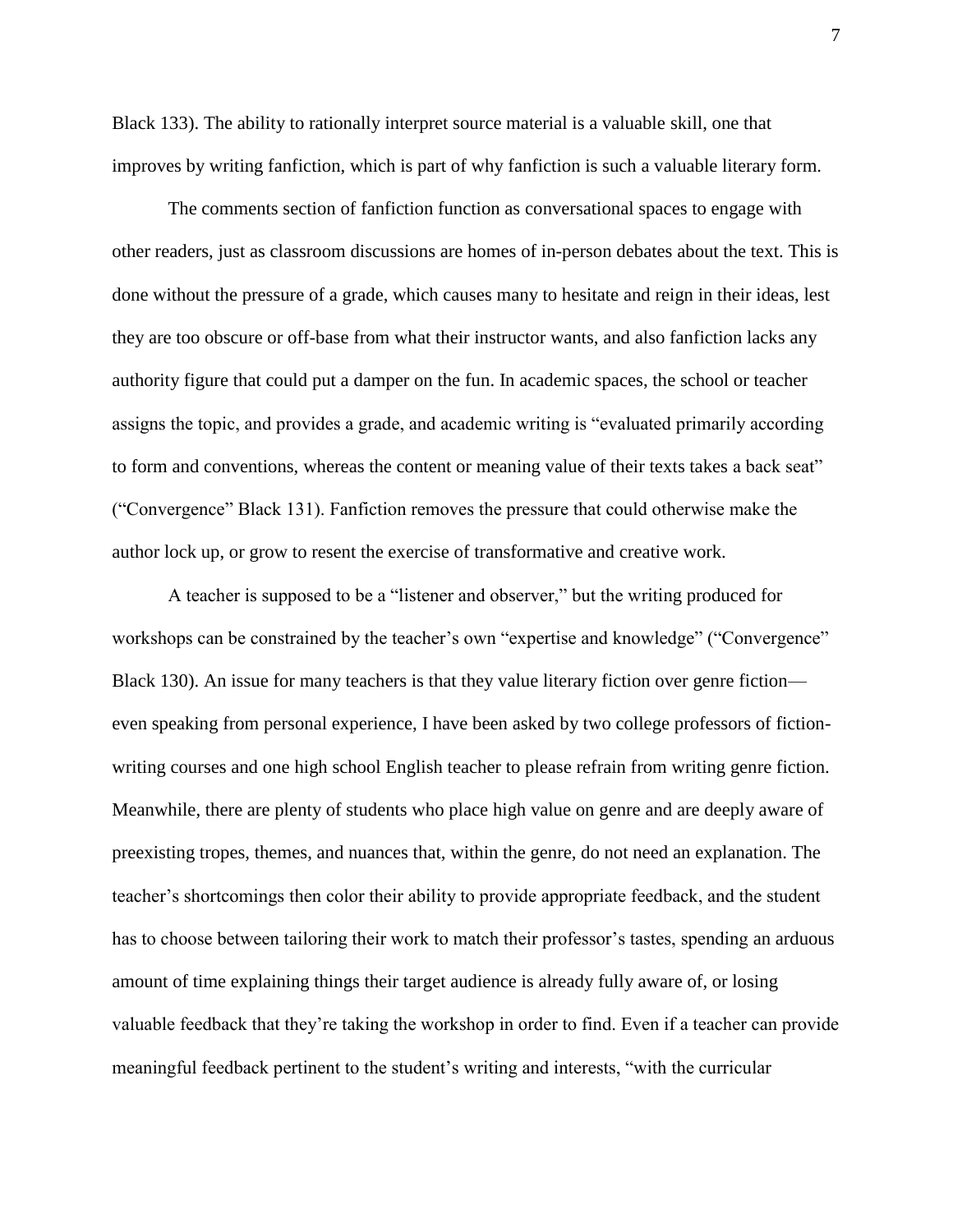demands and time constraints that many teachers are working under, there is little time or opportunity for students to actively experiment with" the media they interact with ("Convergence" Black 133). Academia does not always align with students' interests, and cannot always meet the specific needs of young authors just growing into their niches.

With fanfiction, the only readers that engage with the posted work are already members of the target audience. No explanations are required for commonplace tropes, and feedback is fitting and knowledgeable. For example, when a story like *Endangered* sets the premise of a robot apocalypse, the only sentence necessary to fully ensconce the readership in the setting is, "Androids have all but won the war against humanity, and the remnants of the once-great human civilization are reduced to miles of wastelands and hidden communities struggling to survive" (Mortior). The fans who read *Endangered* know what post-robot apocalyptic societies look like, give or take a couple of details, and don't need paragraphs upon paragraphs of early exposition to set the stage; fanfiction provides a sphere in which writers can jump directly into the plot keeping the pacing at the beginning as sharp as the rest of the story—and concisely convey whatever finer nuance is present. The tradeoff of this is that fanfiction authors are able to spend as much time as they want focusing and examining the inner workings of the characters. Space is freed, within familiar narratives, to explore the unfamiliar, the curious, and the private inner workings of a character's mind. A knowledgeable readership can improve the experience of both the author and the audience, and fanfiction allows people to seek out the works that they appreciate.

As a tool of learning and practice, fanfiction is undoubtedly useful, and another important element is in the community of fanfiction. I mentioned that critics can find glaring flaws within fanfiction communities, with nasty readers and flamers—people who comment only to degrade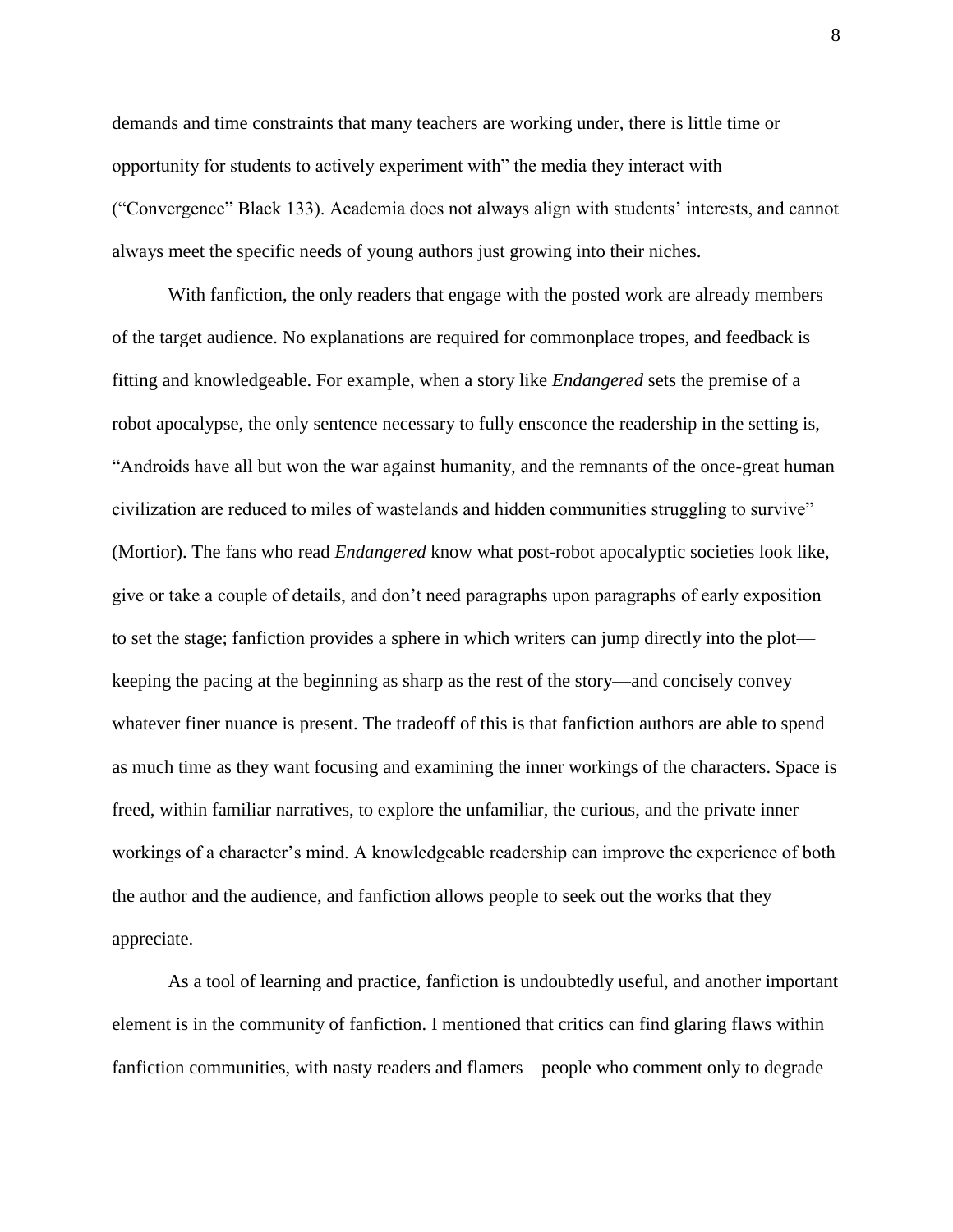and upset the author—creating unpleasant experiences. This behavior is characteristic only of part of the fan community, however, and not the whole. The miscreants tend to be the loudest and draw the most attention, which has caused fan communities to receive a bad reputation, but in reality fan communities tend to be quite welcoming. The community is a crucial part of what makes fanfiction such a unique variety of literature.

Community, in the realm of fanon and in fanfiction specifically, is a critically important element, seeing as "many adolescents who participate in affinity spaces cite the availability of readers as a reason for their engagement" according to Jen Curwood, a lecturer at the University of Sydney, Alecia Magnifico, a post-doctoral fellow at the University of Illinois, and Jayne Lammers, an assistant professor at the University of Rochester (681). It would be "[impossible to focus] solely on the fanfiction text," says Thomas, "without taking into account how aspects of the interface and website design impact upon the reading experience, or how that experience is shaped by the responses and discussions generated by the stories" (20). In fact, without the community of fanon, few authors would be as far as they are in their writing; few artists would create as much as they do, and few people would have made as many friends as they have. Thanks to "the constant dialogue between authors and their readers, and the fact that these roles are so readily interchangeable, [it is] impossible to fully appreciate fanfiction without looking at how the stories are received and talked about" (Thomas 15-16). Each fanfiction naturally belongs to the one who writes it, just as the source material belongs to those who created it, but comments from readers help mark inconsistencies with canon, workshop ideas the author has, and sometimes whole fanfictions are written solely to please or excite a friend made within the fandom.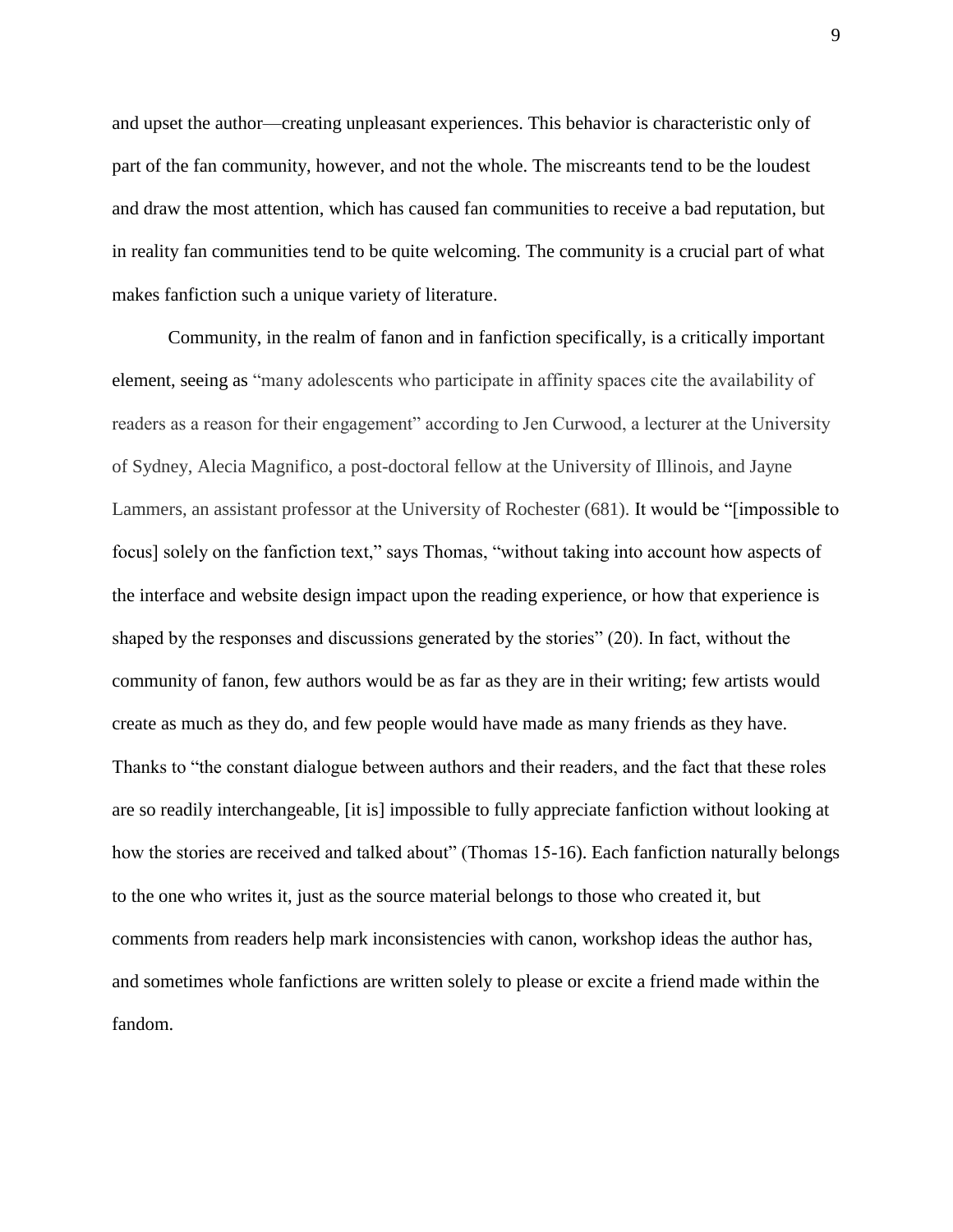Intense emotional bonds are formed through the creation and sharing of fanfiction. Even speaking from personal experience, the fan community, and specifically my place as a fanfiction author, led to the circumstances that allowed me to meet the woman who is currently my girlfriend. Bonds of varying intimacies are formed through fanfiction, like that of my girlfriend and myself, simple friendships like that of myself and my companion, Luneth, acquaintanceships such as myself and Aqua, and readerships like myself and Lillian. I know that Luneth and Aqua are fast friends thanks to the sharing of their fanfiction with each other, and that Aqua and someone using the pseudonym Consuelo have become buddies due to their shared ideas that they broadcast within fandom spaces. I frequently observe people whose blogs I follow chatting with each other publicly, not always to debate or analyze, but sometimes simply to enjoy each other's company through discussion of shared passions, which I would be able to join in on, if I were inclined to do so. Not everyone is going to wind up best friends, and yes, sometimes fandom discourse is the exact opposite of constructive. Fans are perfectly capable of becoming nasty, as Dunlap and Wolf mentioned, and a certain percentage of any fandom will inevitably be made up of the sort of person who doesn't play well with others. But as a whole fanfiction facilitates an environment that encourages readers, writers, artists, and viewers to all engage in open dialogue, to support the works of those around them and gain ideas from opinions and viewpoints other than their own.

The sharing of ideas, analyses, criticisms, and friendships makes a feedback loop in which fans create, which informs and inspires others, who then go and create, and ever onward the cycle continues. Fanfiction provides "safe and unintimidating access to the many resources of [the] writing community" ("Access" Black 125). Academic discussion features the converging of multiple students' views and collaboration of ideas, and it is not abnormal for classroom settings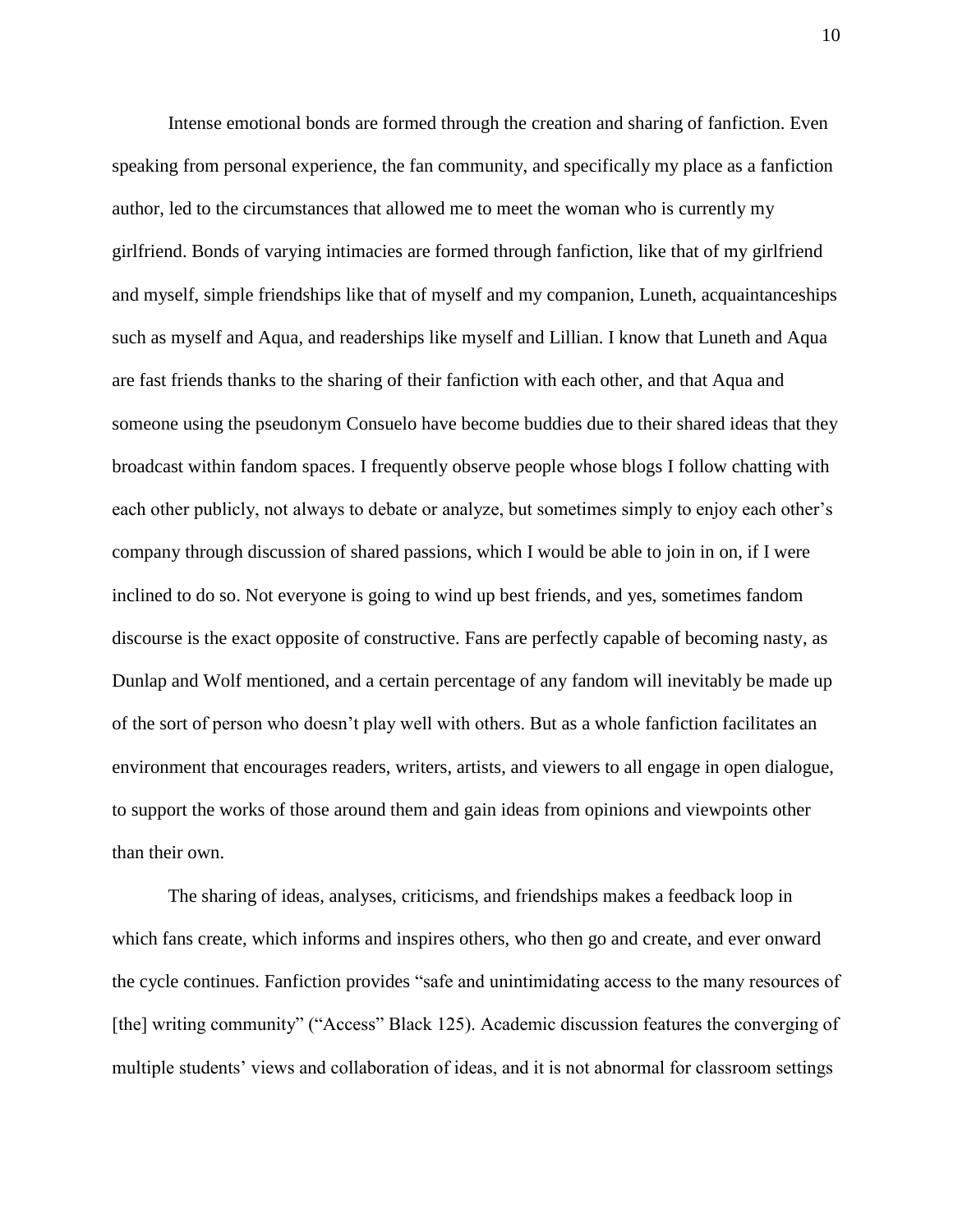to be based wholly on the concept of engaging with a text and then each other, creating meaning through dialogue. Here at the University of Nebraska-Lincoln, most of our English classes revolve around discussion; engaging with peers is our axis. Fanfiction is much the same, with not just twenty to thirty peers, but hundreds, maybe thousands, occasionally millions of people enjoying the same source material and spreading their thoughts and opinions, and "fans can access vast communities of people who share their interests, publish and get feedback on their stories almost instantaneously, and challenge boundaries between authors and readers" (Thomas 2). Obviously no single fanfiction is going to get a million hits, but the potential for a vast audience is there. Writers in media often get a bad rap, commonly depicted jokingly as reclusive, rude, socially inept fools, or not-so-jokingly, in the case of Will Self, a novelist who writes for *The Guardian*, who claims that authors must "spend anything up to 20 or 30 years of your adult life in solitary confinement" in order to be successful. But that is not the case with fanfiction at all; it is a heavily community-based genre. The feedback and interactions are vital parts of the authors' growth. Because of the aforementioned focus on function over form, fanfiction comments are better suited to the literary growth of the author. The "intellectual practices" that "occur outside of institutionalized settings, particularly within new-media settings" are generally preferred to most feedback provided in classroom settings, and are certainly more helpful on a larger scale than simple copyediting (Dunlap 270). While copy editors are blessings, and I in no way attempt to undermine the work they do, the general feedback received by fan authors from their readership is content-driven, helping authors refine the core of their writing, not just the technicalities.

Fanfiction authors do have copy editors, however, often referred to as beta readers. These beta readers bring their own skills and talents to the works of their peers, sometimes those who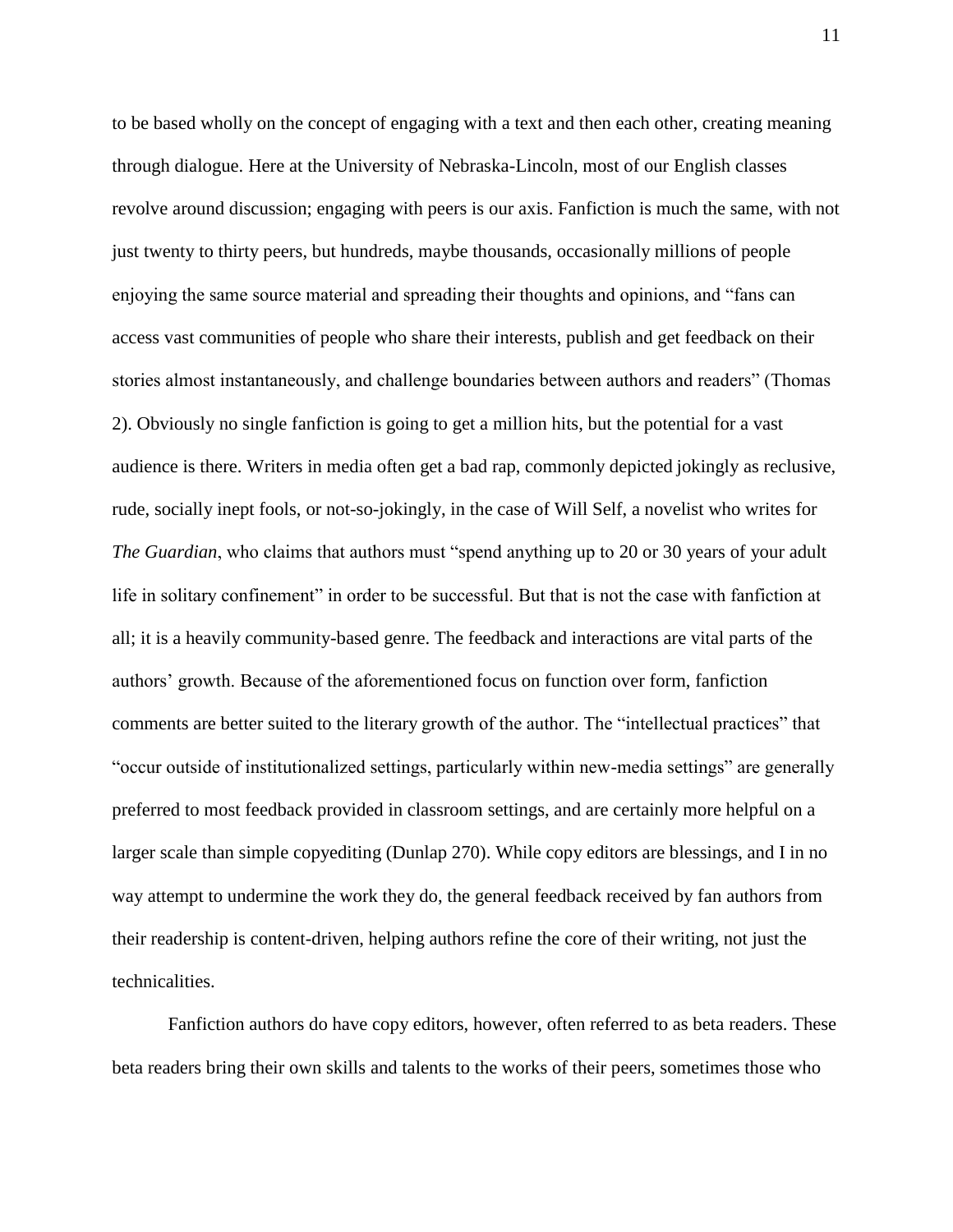are friends, sometimes just to anyone who has made a shout out on social media that they share interests with, and because they share the interests of the author they are better able to provide precise, genre-appropriate feedback alongside their quest for typos and homophones. Beta readers are also often able to help point out cultural and historical inaccuracies in fanfiction, appropriate to their knowledge ("Convergence" Black 137). Feedback culture creates a "strong sense of audience and community" and cultivates a "highly social nature of writing," creating an ever-expanding web of talents, knowledge, and dialogue ("Access" Black 127). The social aspect of fanfiction provides "patterns of participation" that people find "manageable, meaningful, and motivating," which allow them to successfully tackle even the boring tasks of improving on technical matters like grammar and typos ("Convergence" Black 128). While some find the academic sphere, as it is now, to be stifling and uninteresting, fanfiction and fandoms provide the environment that allows people to engage with writing and language learning activities by merit of shared interest and desirable social bonds, even to the point of improving one's technical skills.

Fanfiction also encourages the refinement of talents not located in the literary sphere, as fanfiction can and does frequently inspire fan art. I myself have received a number of art pieces from friends and readers—some of them people I had never spoken to before they presented their gifts. Fan artists can also inspire fanfiction writers, who then encourage the artists around them, and the cycle of positivity and creativity continues on, fueled by mutual love of characters and plotlines. Within fanon, across all creative forms, "community members engage in ongoing, meaningful, and authentic discourse with *each other*," bringing about more genuine understanding of the original media and inspiring creative endeavors that consistently build upon each other (Gutiérrez 230). Art and literature have always had this mutually beneficial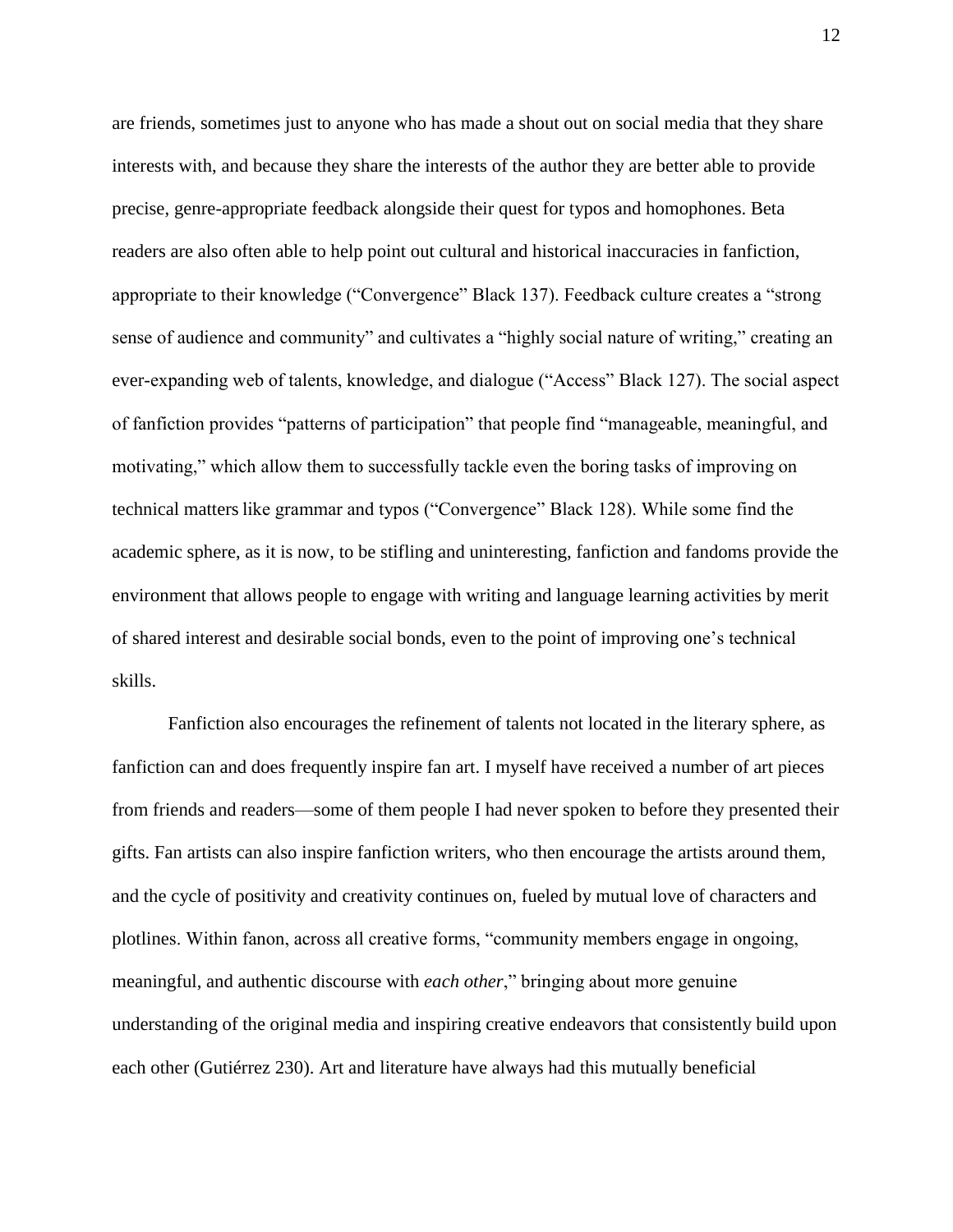relationship; I would like to gesture to the entirety of the Renaissance for this claim. Michelangelo is revered as one of the Renaissance's finest artists for his Bible fan art, and John Milton's Bible fanfiction, *Paradise Lost*, is still read and studied well over 300 years after it was written. Fanart and fan writing are important methods of engaging with a source material, with artists and authors working together to interpret the work and frequently inspiring each other.

Humanity has always had the desire to take what is familiar and transform it, bring freshness to age-old stories and new interpretations to familiar narratives, but copyright claims and increasing heat to find something entirely original, instead of a fulfilling compilation of knowledge and experiences, has made the journey of creation more difficult to navigate. Storytelling is a social action, and "fanfiction is a way of the culture repairing the damage done in a system where contemporary myths are owned by corporations instead of owned by the folk" (Harmon). Fanfiction "takes us away from the notion of texts as static, isolated objects," that are convenient, marketable, and meant to turn a profit, "and instead reminds us that storyworlds are generated and experienced within specific social and cultural environments" (Thomas 6). Fanfiction is an act of the people, the community, the transformative nature of the human spirit, and is an act of resistance against capitalist notions of worth.

The monetary aspect of published literature is a hulking, looming monster upon every original-fiction author's literary horizon. The fact of the matter is this: novelettes and novellas do not sell as well as short stories or novels. Publishers want their fiction under 7,500 words, the maximum length of a short story, or over 40,000, the generally accepted minimum for a novel ("Nebula"). Since the trilogy is the current hot button literary form, publishers push hard for that as well. Alan Rinzler, an editor and Harvard graduate, claims that "short story collections are [a] big business," but Jack Smith, a journalist for *The Writer* points out that novellas, which fit in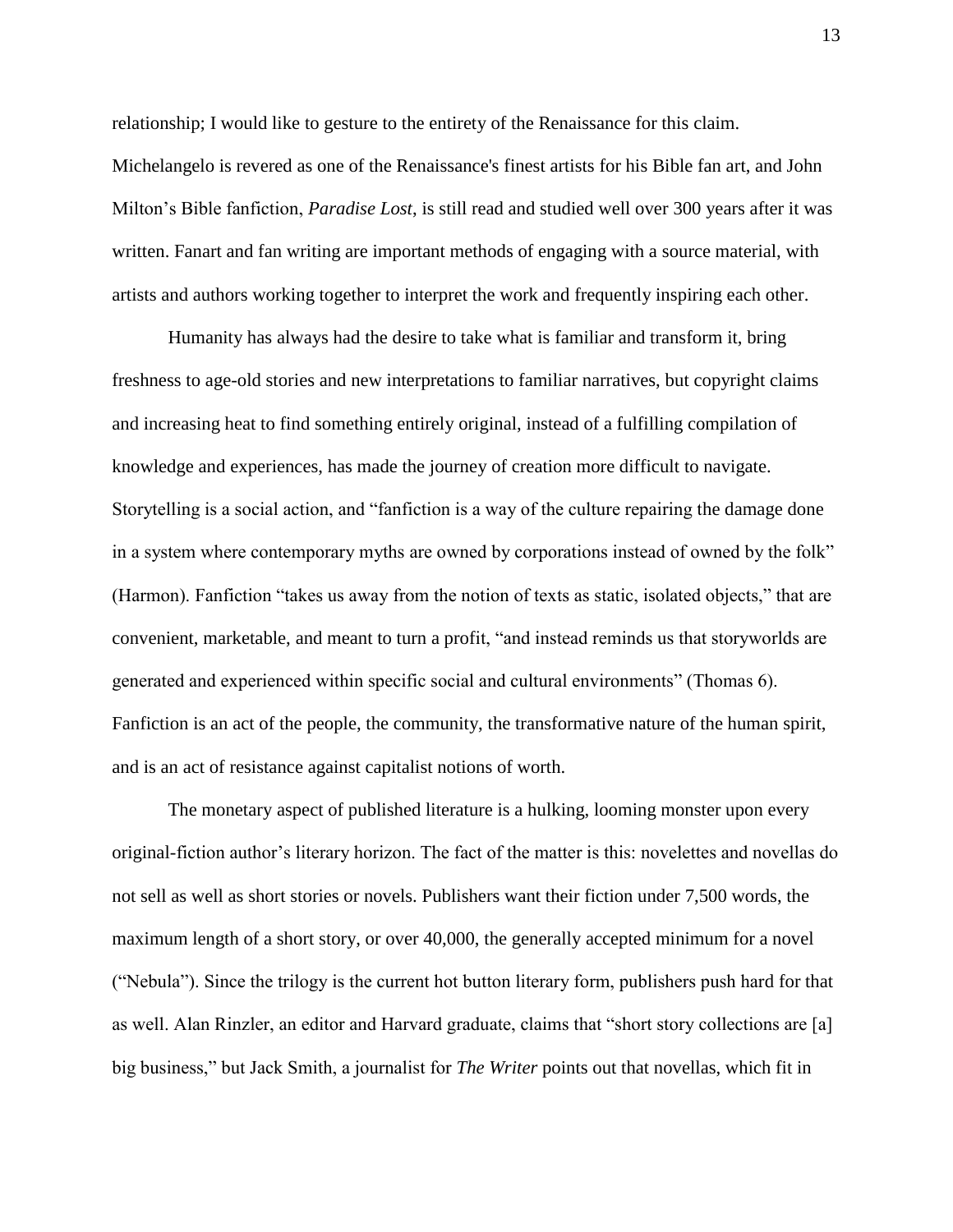that middle range, "are a hard commercial sell even if you bundle two to three of them or include your novella in a short story collection." In-house formatting adds another layer of restrictions— I can vividly recall a book shown in my Editing and Publishing course exemplifying that sometimes the publisher gets to call the shots, even if the author would really have preferred to have "okay" as opposed to "OK" in her work—and the market for stories dictates much of the content that is sellable. An example would be how storylines with heterosexual love stories tacked on—even if the story has nothing to do with romance—sell better, because that is what people want and expect, which leads to publishers pushing for heterosexual romantic subplots, which leads to a flooding of heterosexual subplots in popular media, which creates an expectation within the mind of the consumer, which means they're more likely to purchase stories that fit their expectations, and on and on the cycle goes. Publishers are wary "on sexual representation… and authors have adopted their deeply ingrained worries" (Jacobs 126). This is not only true of orientation, but also sexual content in general. Erotica is not what immediately comes to mind when thinking of staples of literature, but it is certainly ever-present, like those paperbacks now easily found at the checkout of grocery stores and convenience shops. Yet most erotica is deeply unsatisfying, provides false examples of sexual relations, and is poorly written. Fanfiction authors are better at erotic fiction than are the published variety—the only time a fanfiction author has ever forced me to read that one character 'mashed' their face against another was in a joke fanfiction. I believe that this is in greater part due to more proficient writers focusing their efforts on more widely accepted forms of their craft, the variety that lacks explicit sexual content, and the people willing to cater to the more limited audience erotica targets are therefore less skilled. All this is dependent on where people are putting their money,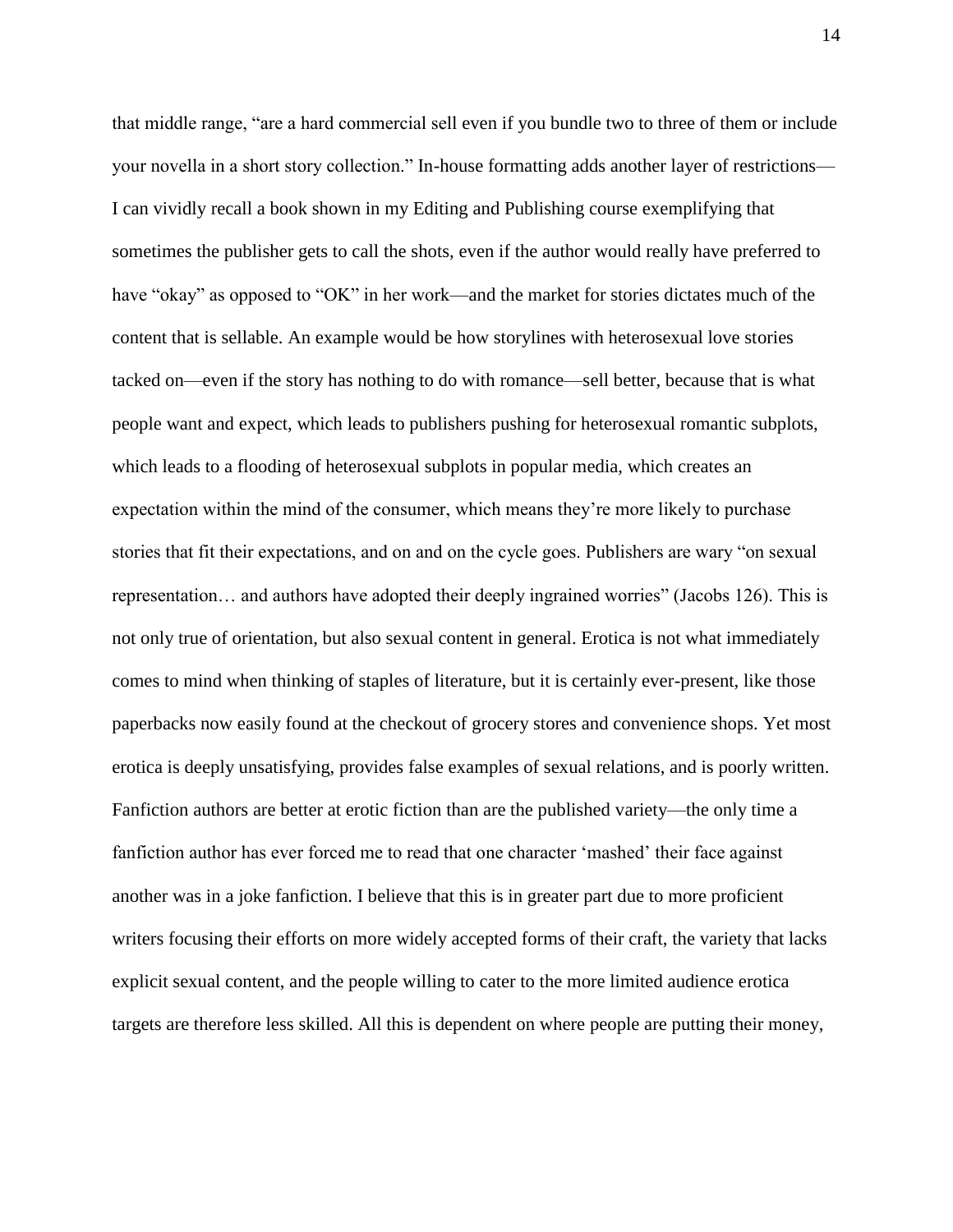because if certain types of books or writing seem most likely to turn a profit, publishers are willing to put the restrictions they deem necessary on what they sell.

Authors in general tend to resent the strict regulations imposed upon their works—while some boundaries are set in place for clear and obviously beneficial purposes, some feel utterly arbitrary or outright counterproductive to the pursuit of creativity—and fanfiction authors use their work to push beyond the expectations of popular media, or leave the restrictions thereof at the door. Chuck Sambuchino, a journalist for *Writer's Digest*, states that "55,000 – 79,999 [words] is a great range," but warns against going under or above standardized ranges for fear of publishers perceiving the work as too short or too long. Fanfiction offers "power and control over their own thinking" and storytelling, so if a fanfiction author wants to slow down and write 81,000 words of someone contemplating how life in an alien society would work, they are able to do exactly that, as is the case in *Insurrection for Desperate Dreamers* by archive user mtjester ("Convergence" Black 140). Fanfiction authors write exactly as much as they need to, and stop when they are done. If someone wants to write 87,000 words of one storyline, as is the case with *chamomile, rose water, and other unlikely intoxicants* by callmearcturus, there is no pressure to butcher or expand the narrative. Enough is exactly enough; the story was done and, more importantly, done well. Sumomomochi, author of *Stars and Sparrows,* did not feel the need to butcher his/her fanfiction so it could fit within the confines of a short story. Enough was exactly enough, the story went on as long as it needed, in this case, a little over 17,000 words (sumomomochi). In my own experience, I have written one of three acts in a fanfiction of mine, and that first act is approximately 245,000 words. Despite being the length of nearly four or five books already, I am nowhere near done, and that is in part because I allow myself to slow down and linger on the moments that would be cut in order to fit an ideal if I were to write a published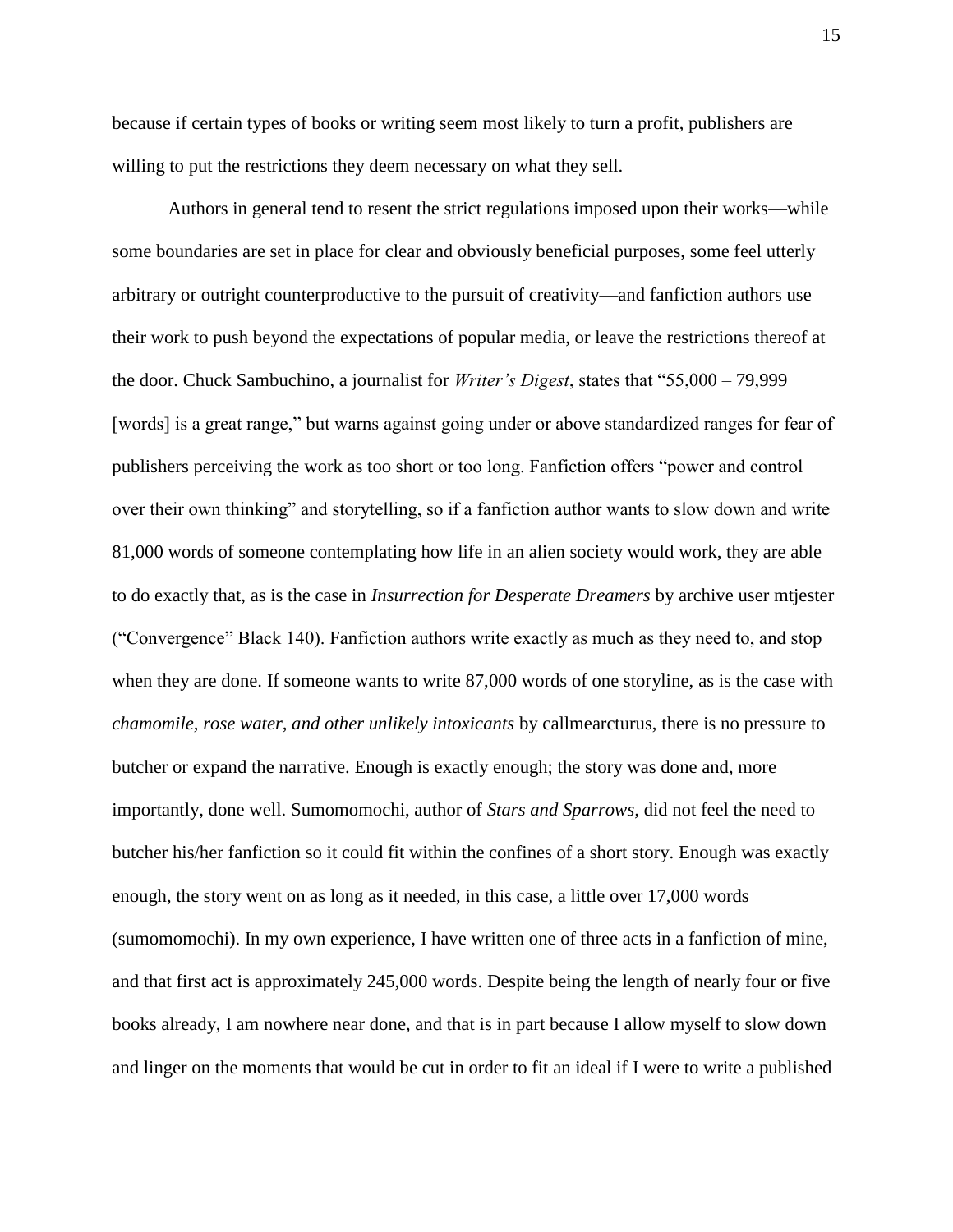story. Naturally, people do indeed insist upon the pacing and concision of published writing for a reason, and I do not intend to indicate that the practice is completely useless, but there is no single way to write correctly, and what audiences want varies greatly when multiple options are presented. The volatility of fanfiction and removal of hard boundaries is unique, and fanfiction is valuable for the possibilities it opens up.

A great deal of preference has to do with what is presented to mainstream readers as desirable. I touched on this earlier with heterosexual feedback loops, but orientation is not the only element that is limited in our society. Writing forms are confined to certain popular, accepted styles, and even authors who try to branch out still keep themselves limited in scope. Part of this is how people learn: there is a great deal of stress on how to write the 'right' way in public education—which, again, is indeed helpful, and I would not claim that it isn't—but it is restrictive. Even permitting that many stylistic choices or writing structures taught in schools are valuable, "educational institutions… have a deep distrust of popular culture" (Gutiérrez 227). Genre fiction must constantly fight to defend its place at the table of literature, despite the fact that that's what many people enjoy reading the most. As much as some people would like to dictate the ways others engage with literature, "realistic fan practices [do] not cherry-pick based on ideological structures of academia" (Dunlap 281). Writing and reading serve great purpose regardless of the peer group or guidance of someone more experienced, and "we need not be afraid of academic practices moving out of the 'institution' and into the hands of fandom practitioners" (Dunlap 271). A preference for what is common does not indicate worth, and just because certain content or styles have been the way things are frequently done does not mean they are more right than others.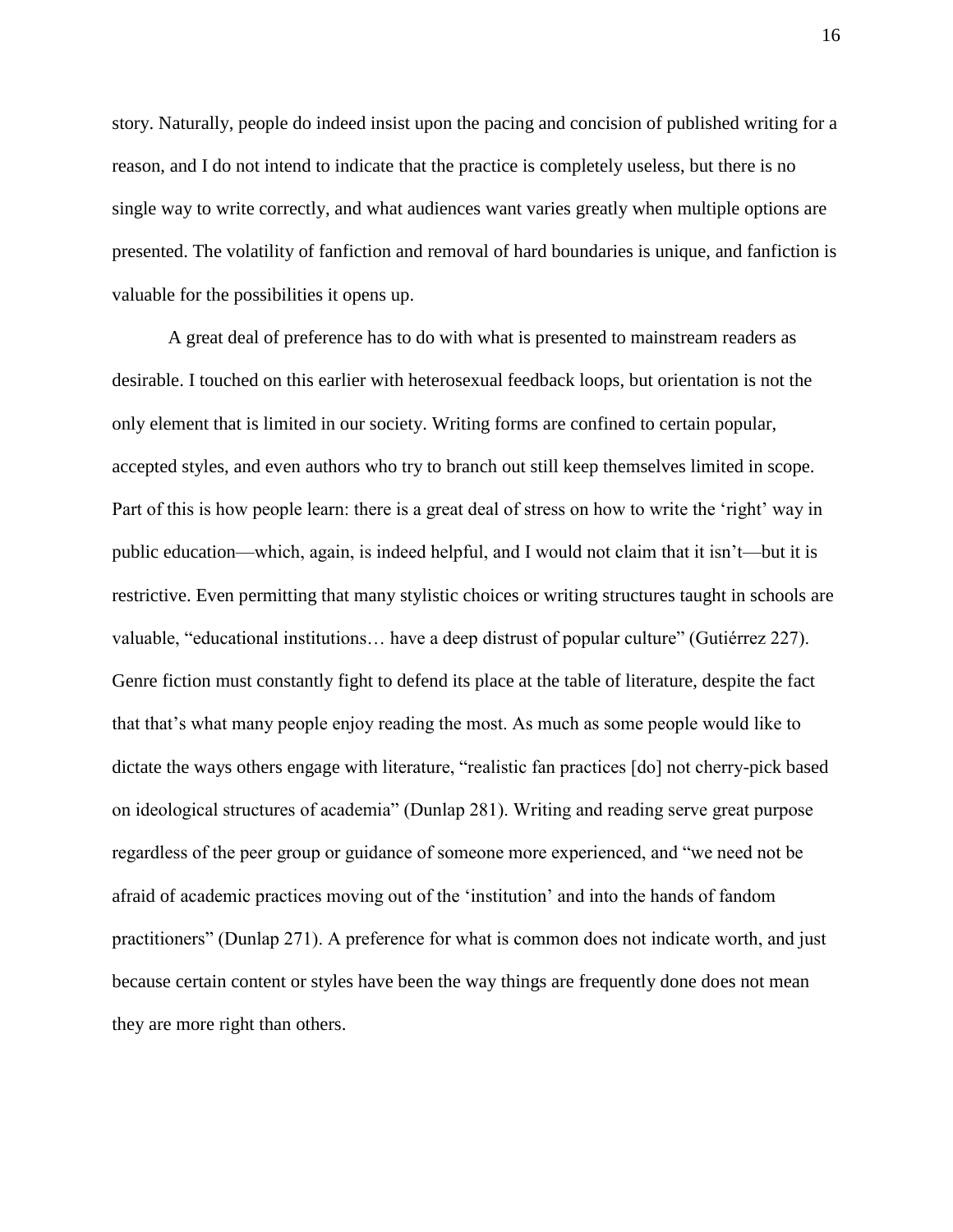The audience—the culture that lives and breathes and changes with each year that passes—determines a text's value. In an essay about the merits of fanfiction, I would be remiss not to state that just because fanfiction cannot be sold does not mean it does not have an audience. Fanfiction is a way of building upon current culture, and that is how people "can actually *create* culture, not just preserve it" (Gutiérrez 228). The interests of the audience are reflected in the interests of the authors, as the two roles are highly interchangeable within fandom spaces—which is another facet of how fanfiction is a unique form. Just as fanfiction is written for pleasure, fans also "stress the importance of reading for pleasure," and that pleasure occurs because fans are engaging with something that is meaningful to them (Gutiérrez 228). Even a sparsely read fanfiction is worthwhile because the author wanted it, thought on it, and wrote it, and the readers invested their time into something they deemed worth doing. The works that bring joy to the audience, whether through genuinely peppy narratives or emotionally gruesome tales that titillate, are the works people will continue to seek out, and the stories best sought-after are the ones that shape the culture.

In this capitalist society that demands the almighty dollar be worshipped as the modernday idol, fanfiction authors sit at their desks, on their couches, and in their beds, and with every word they write they assert the fact that passion is worth more than money, worth more than the broken ideal of usefulness. Authors are aware that fanfiction cannot be sold, and do not want the pity of those who think fan authors are giving their stories, time, and effort away on something frivolous. It is a great act of hope, as well as rebellion, to stand in a society that spins on the access of wealth and choose emotion, connection, and passion. Yes, plenty of authors of original fiction will not have their works published either, but fanfiction authors are aware of this from beginning to end, and at no point does a fanfiction author entertain notions of publication, or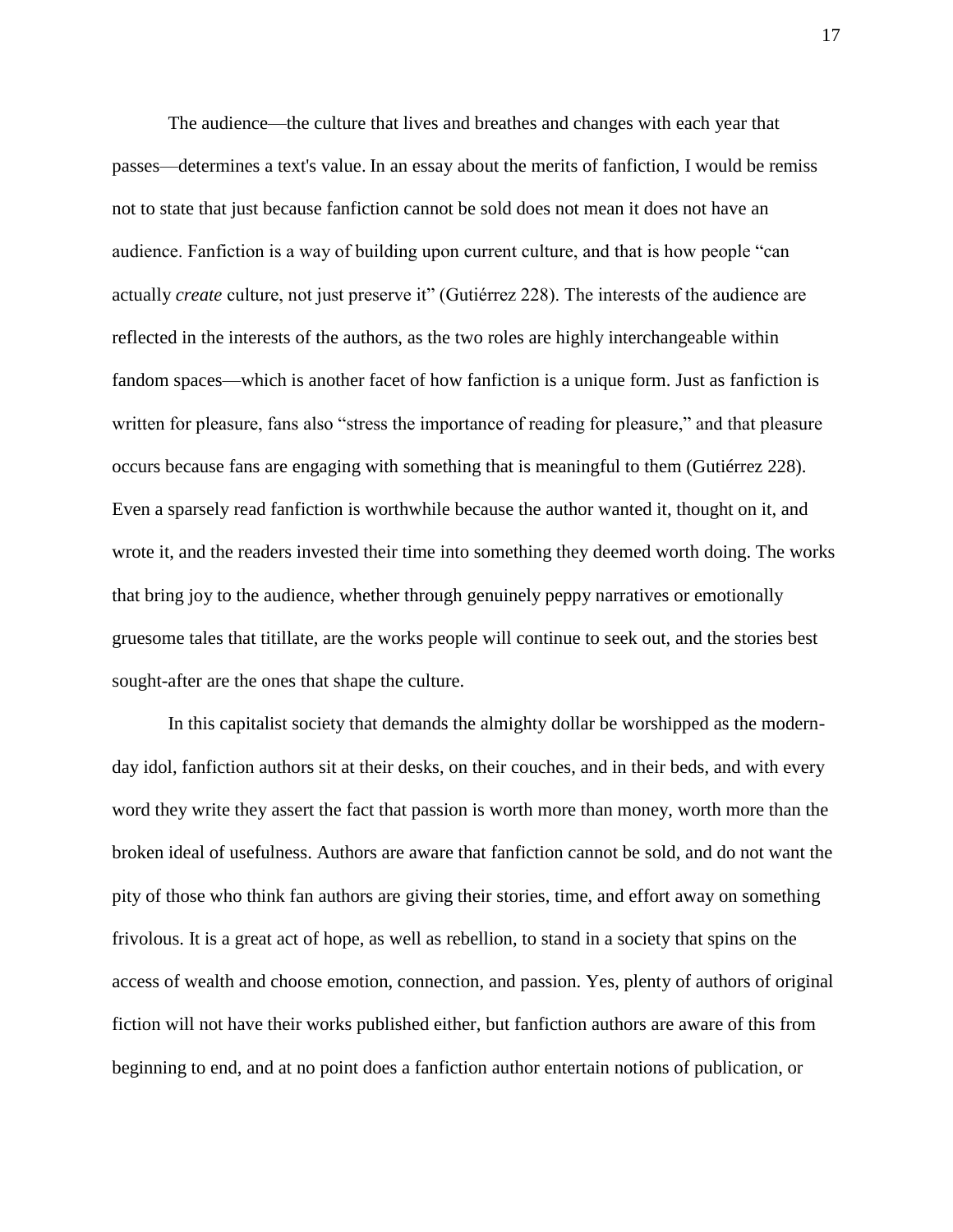hold that as a goal. *The New York Times* Best Sellers List "[reflects] unit sales reported" by vendors, ranking the merit of traditionally published works by the profit generated ("About"). Marketability is therefore equated with value, which might not be the intended outcome, but is the result nonetheless. Publishing houses must, of course, stay in the black, and authors deserve to be paid for the culmination of their years of study and practice, I do not deny that, but if a work fails to be among the best, that does not mean it is bad. Some fanfiction authors crank out their work in a couple hours' time, while others spend hours in libraries researching old naval ranks for a single paragraph of exposition in their fanfiction or spend countless nights studying differences between European and North American wolves—like I have done—and authors pour as much effort into their research as a historical novelist might, not because fanfiction authors hope to turn a profit or become a big name within a market, but because it is the passion that drives us, that propels many fanfiction authors into motion out of simple love for their work. That love, that drive, that passion, that is the true core of fanfiction, and that is worth far more, to me, to my fellow writers, and to those who read our work, than any dollar bill. There is worth in that.

There is worth, too, in the "ridiculous tropey or out-there shit" (shinelikethunder), the sort that no one in their right mind would ever publish because it is poorly written, or inaccurate, or whatever myriad of reasons people could fairly and justifiably have for rejecting a work. The worth stems from the creativity, experimentation, and the emotion imparted upon the readership. In my admittedly subjective opinion, the ultimate goal of story writing should be to experiment and either entertain or move the author and/or audience. Ursula LeGuin, author of *The Language of the Night: Essays on Fantasy and Science Fiction,* once said, "Fantasy is escapist, and that is its glory. If a soldier is imprisoned by the enemy, don't we consider it his duty to escape" and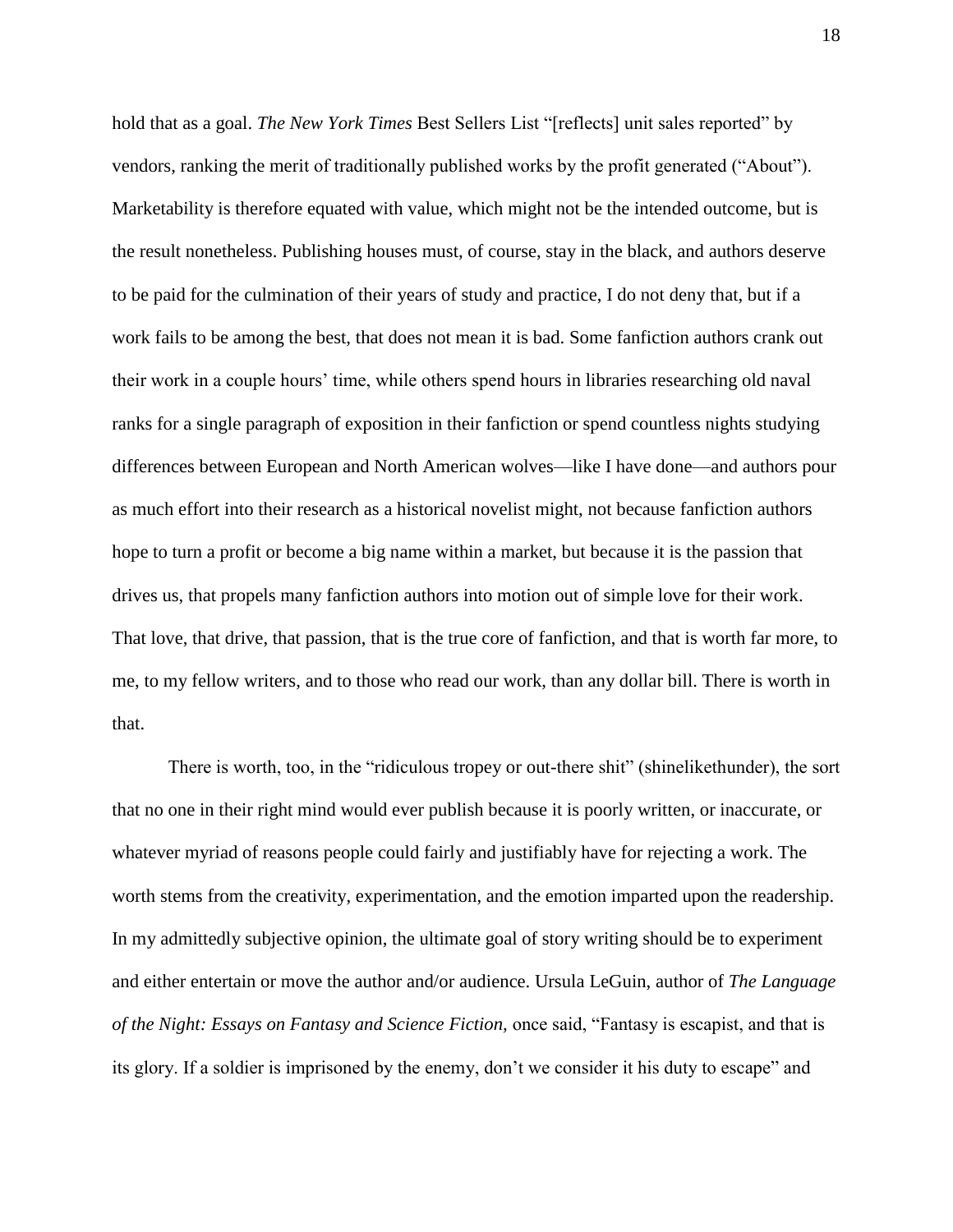that as writers, we are "to take as many people with us as we can," which is a sentiment I am wholly inclined to agree with (204). I have been called hedonistic in my approach to literature, and media in general, but honestly I find it difficult to fathom the purpose of literature if it is not to entertain, to move, or to give voice to the author's thoughts. Humans are here for a handful of years and then we die; I see no point in writing if not to stretch the limits of human creativity. I see little value if people are only staying in the same safe, familiar rut of popular narratives. It is the content that readers of fanfiction come for, the characters, the emotion, and it is the content of the fanfiction that carves such a meaningful place in the hearts of readers. In that, fanfiction fulfills its higher literary purposes: to experiment, like BirchBow's *Price of Forgiveness's* take on religious relationships, to entertain, like with CurlicueCal's cyborg fanfiction *Stay Lost on Our Way Home*, and to move, such as VastDerp's psychological horror fanfiction *all the corpses stare back*. I do not mean to imply that original fiction cannot be experimental or moving; rather, I am simply asserting the right of fanfiction to be respected in these capacities alongside traditionally published work. Fanfiction encourages creativity and incites emotion within the audience, which are deeply worthwhile pastimes.

As is the case with much of literature, fanfiction is a writing form that allows for an exploration of psychology. Authors and characters alike are complex, and the inner workings of the mind are examined and processed through the act of writing about them. Naturally, this is not particularly groundbreaking, but it is an important function that fanfiction serves alongside traditional publications, and is yet another way that fanfiction holds value.

It is safer to view frightening things about ourselves through a lens, through the smokescreen of a character. Fanfiction operates on a certain psychological level for authors, who often latch onto a favored character, or favored characters, and then explore the traits of the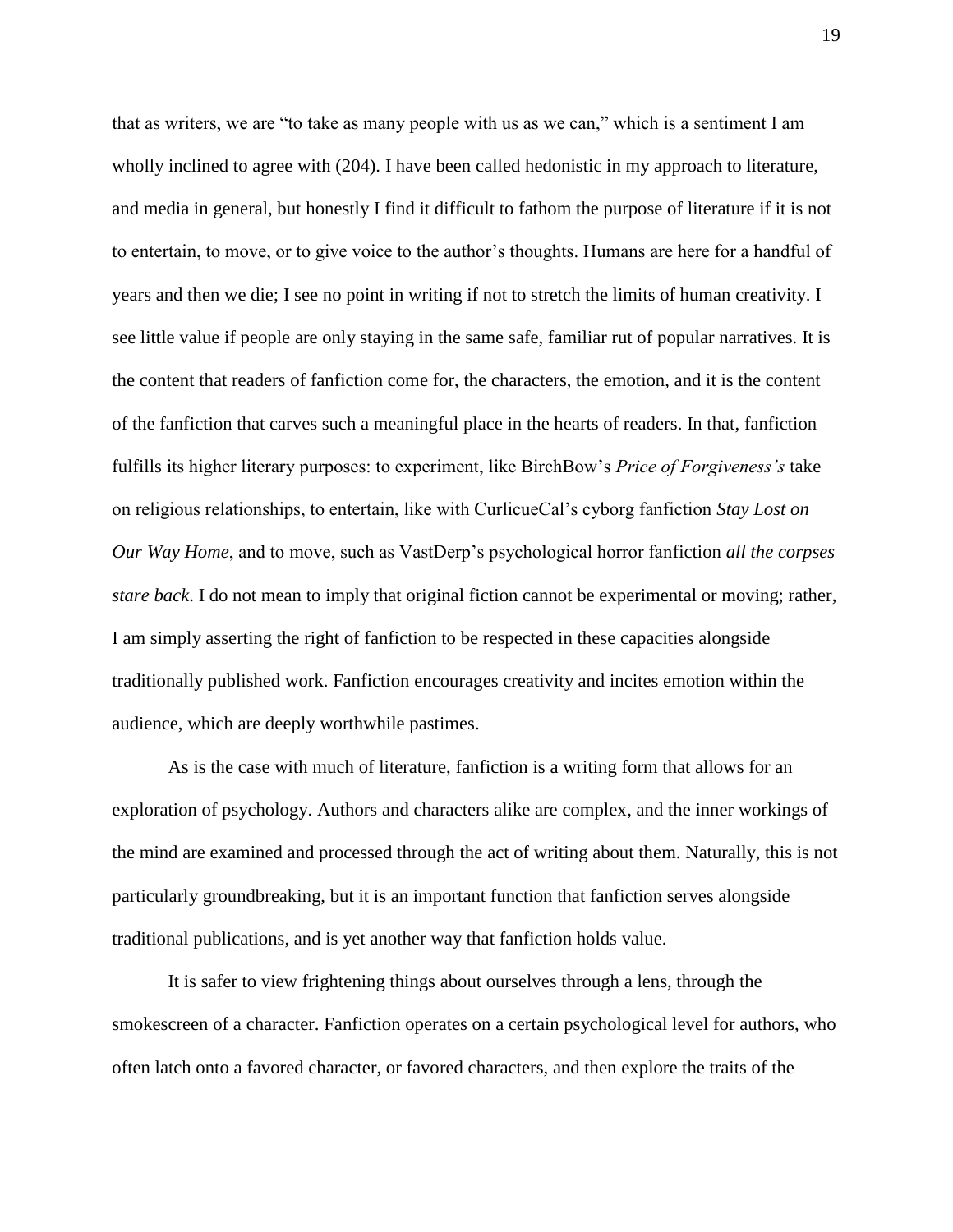characters that make them hit so close to home. A character's struggle with grey morality can and sometimes does reflect the author's own musings on the matter, or interest in the subject. A character's exploration of sexual orientation and gender frequently comes from authors' own experiences and curiosities. Authors will also project their own struggles upon a character they like, taking the qualities that the two of them share and magnifying them. This is often referred to as making a character into a 'comfort character,' and is a common practice among fans—even those who do not write their ideas down. The psychological effects of writing about one's experiences are well documented, and an encouraged part of the healing process. The University of Rochester's online Medical Center states that "keeping a journal can help you gain control of your emotions and improve your mental health" ("Journaling"). But not everyone feels inclined to keep a diary; fanfiction and comfort characters provide a venue in which authors can examine their own life experiences, their own relationships, and their own traumas at a safe distance, in a medium that works for them. My friend, Qpenguin98, uses one of their comfort characters, Dave Strider from *Homestuck*, as a method of venting frustrations or as a healthier coping mechanism to deal with suicidal thoughts or the desire to self-harm, as happens in their fanfictions like *Bleeding Out* or *They won't judge you.* The therapeutic nature of writing about one's experiences and hardships proves that writing fanfiction can behoove the well-being of fan authors.

Fanfiction also provides a landscape where comfort characters and self-inserts characters meant to represent the author—are capable of greatness, bolstering the confidence of the author. Although self-inserts are referred to, quite frequently and demeaningly, as Mary Sues, "Mary Sues are powerful, beautiful, and intrepid," say Chander and Sunder in their article discussing Mary Sues and fair use (599). Self-inserts and Mary Sues allow people to feel capable and explore their own desires in a safe, low-stakes environment. When "writers believe in their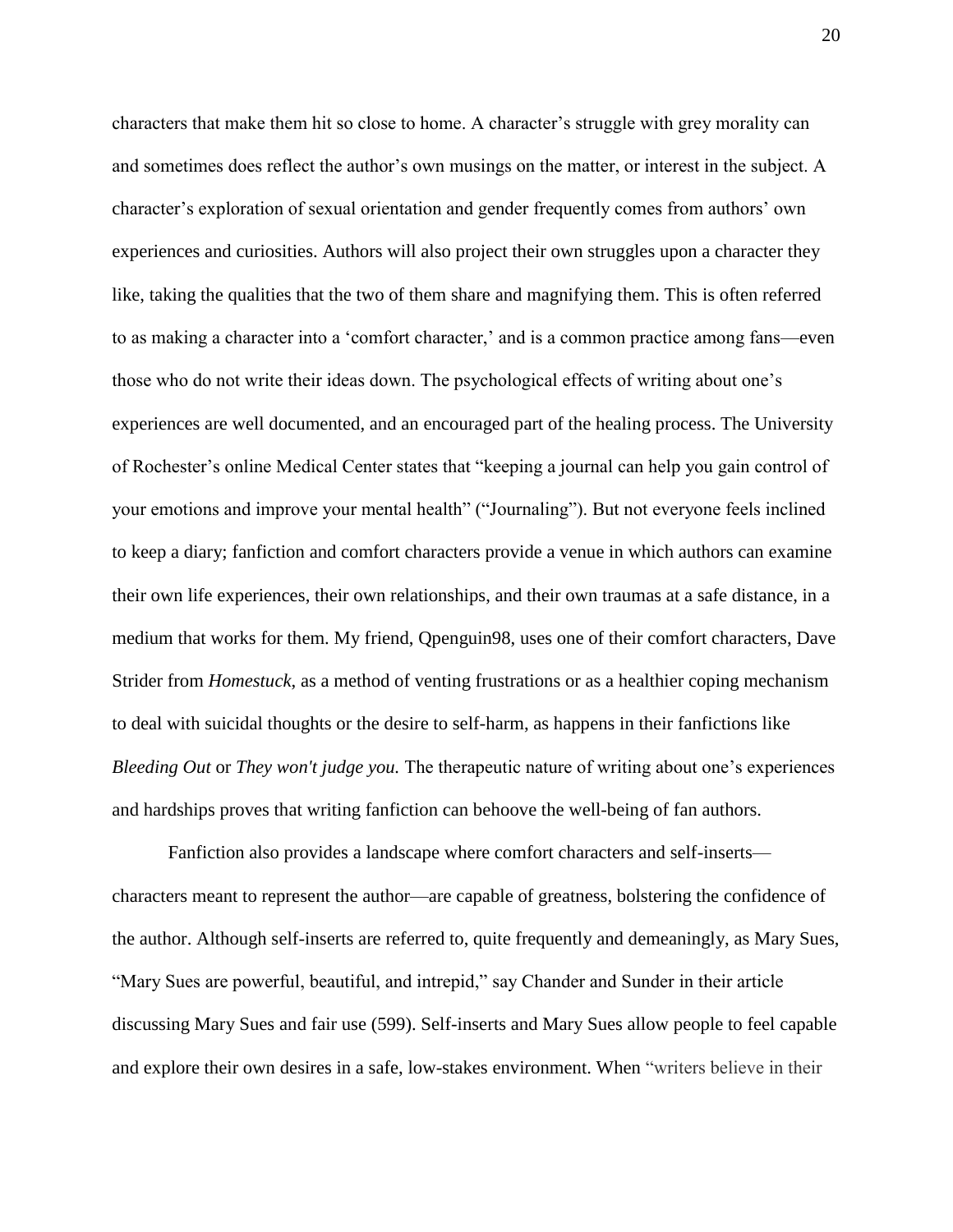own self-efficacy, self-concept, competence, and self-regulation, they are able to set more effective goals and improve" their writing, so confidence is key, especially for young or new authors just starting out (Curwood 679). Fanfiction is an excellent space for self-exploration, with people like my friend Openguin98 writing their own experiences with being transgender, which is a prominent theme in at least seventeen of their sixty-seven works on archiveofourown.org, with people like my friend Luneth seeing her own actions reflected in an autistic character she enjoys and reads a great deal about, guiding her to conclusions about her own mentality, and for people like me, who wrote so many characters in polyamorous relationships that I discovered, rather belatedly, that I enjoy such matters because I myself am polyamorous. In a study conducted by Creswell, Lam, Stanton, Taylor, Bower, and Shermanit, who focused on the relationship between expressive writing and benefits to a person's wellbeing, results concluded that writing about emotions "produces self-affirmation… and discovery of meaning" within the individual doing the writing (241). Projecting one's own characteristics and desires onto fictional characters, and creating characters specifically for the purpose of inserting them into the story worlds a person already loves, is helpful to explore one's inner self and build one's self-esteem.

It is not just the inner workings of the authors that fans are concerned with. Fanfiction is flooded with examples of authors picking at the psyches of characters, often more in-depth than the authors of the original work cared to do. Whole fanfictions are born out of "the process of fleshing out the backstory behind characters, situations, and events," an endless parade of stories created to give detail and nuance (Thomas 13). I mentioned that since fanfiction is not restricted by what is or is not marketable or profitable, authors are able to slow down and linger on subjects. Within *Homestuck*, a clown cult is mentioned and occasionally the cult's existence is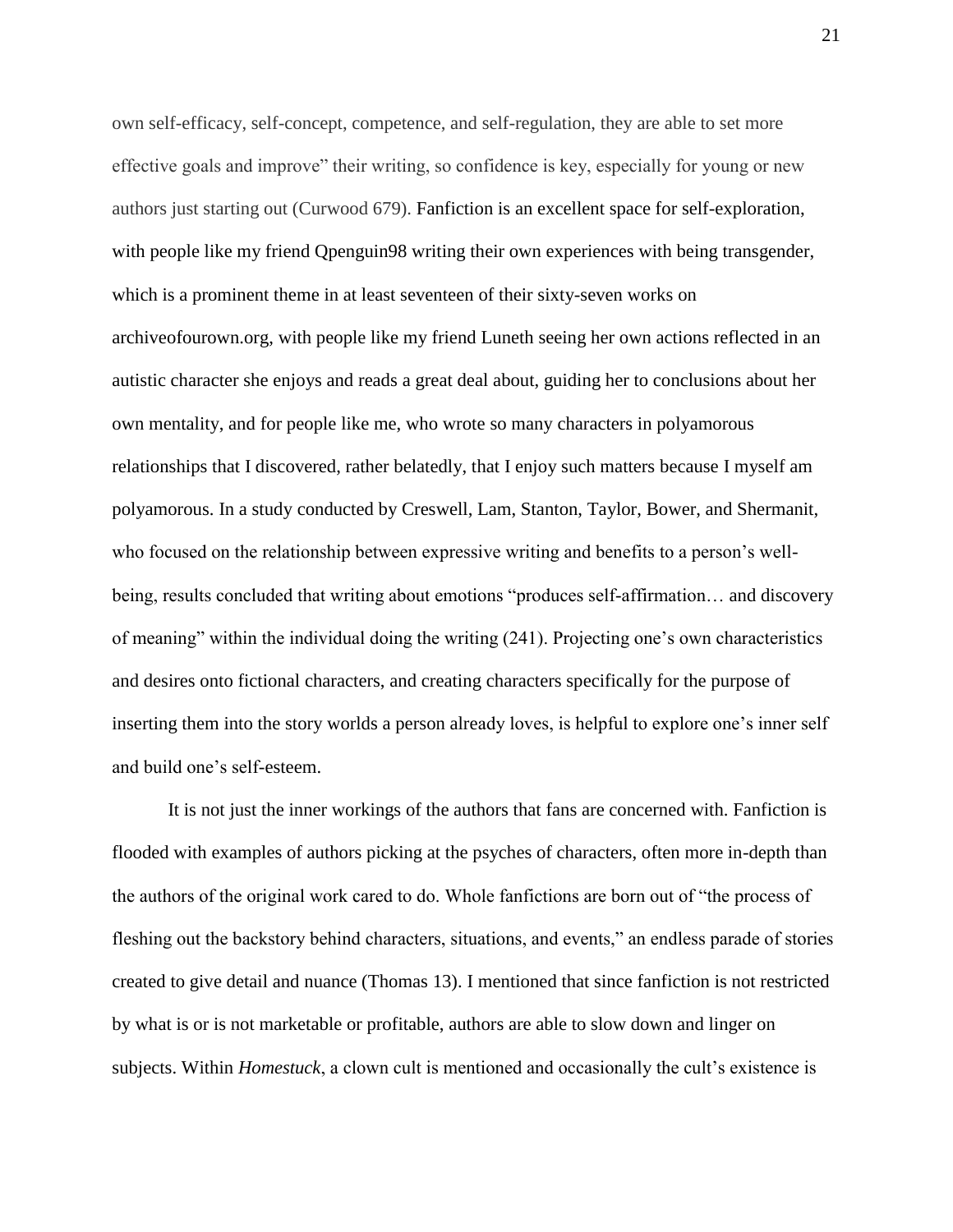used to dismiss some of the characters' more capricious behaviors, but BirchBow's *Price of Forgiveness* eagerly constructs a whole social order, culture, and even religious texts for that cult. Many aspects of world building that the author left up to the imagination, BirchBow then went and imagined. The motivations that were previously chalked up to cultish nonsense were extrapolated so that the characters' motivations and patterns of thinking were made sensible. Fanfiction also lingers on the psychological effects of events that take place within the canon, thanks to the removal of barriers that would otherwise make authors rush past the consequences of the original occurrences. Tumblr user ritshoe made a post thanking fanfiction authors for "writing about all the trauma and emotional and mental turmoil that the original content creators dont acknowledge when putting characters through hell." The post received 59,870 notes on Tumblr alone, not accounting for screenshots that were then spread to hosting websites like Twitter or Facebook. This indicates how widespread the sentiment of craving finer emotional depth within literature is, and the consensus among many fans that fanfiction writers simply do it better.

While some fanfictions focus on observing the psychological effects and nuances of events that did occur within the canon, fanfiction authors will also create whole stories based around what potentially *could* have happened, if one or two key details were changed. The speculative nature of some fanfictions is something that many readers, myself included, place a significant amount of value in, and is part of fanfiction's many strengths. Some of the most acclaimed fanfictions hinge on exploring psychology and complex motivations not present within their source material. When *Undertale*, a pc indie game, came out, many were charmed by its hopeful narrative and endearing gameplay. Archive user unrestedjade then asked the question: what could compel a stalwart pacifist to kill someone? Unrestedjade wrote a 105,795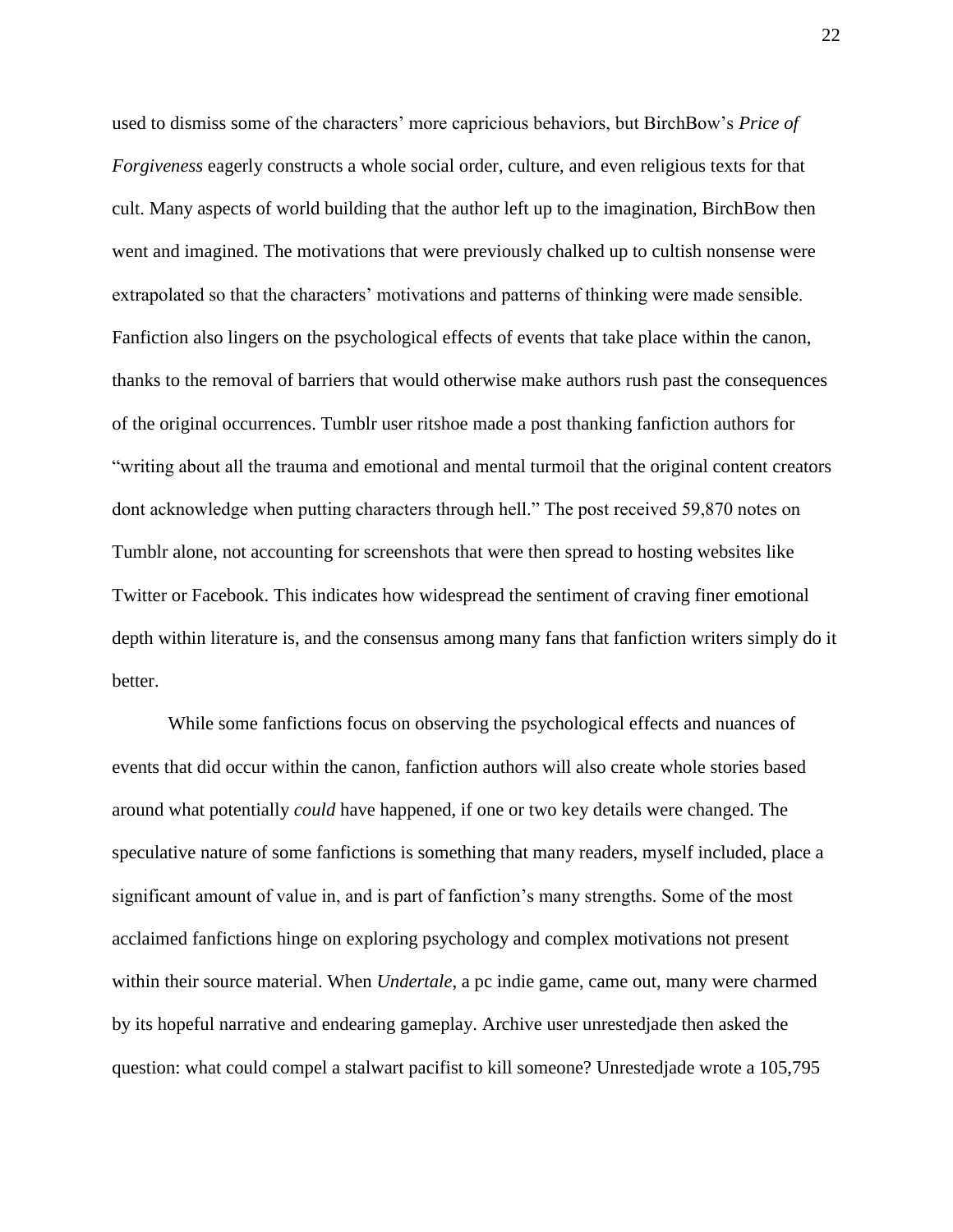word psychological horror fanfiction around the characters Flowey—a soulless but animate flower that uses violence as entertainment—and Papyrus—a kind, forgiving, compassionate individual who always believed in second chances and the goodness of others—wherein unrestedjade answered that very question. The storyline of *Flowey Is Not A Good Life Coach* follows how Flowey slowly manipulates Papyrus to gradually accept more and more violence, while warping his perception of himself and others' opinions of him, and pays careful attention to the effects Flowey's manipulation has on Papyrus's mental well-being and his actions. While the ending is bittersweet, the fanfiction itself is not for the faint of heart. In fanfiction, authors "create darker stories, 'better suited to characters with complex experiences'" (Curwood 682). This is true of *Flowey Is Not A Good Life Coach,* as well as other big name fanfictions. In the fandom of the popular anime *Mob Psycho 100*, a fanfiction that stands heads above the rest is *A Breach of Trust* by Phantomrose96, another psychological horror that poses the question: What would happen if someone gentle and kind was kidnapped and kept imprisoned by someone intending to use him? This story follows three characters, Mob—a child with magic powers— Mogami—a ghost using Mob for his abilities—and Reigen—a private detective and ex-conman who eventually rescues Mob. While loving detail is certainly paid to Mob's mental decay, the fanfiction actually focuses more on the healing after Mob is rescued, and the two-steps-forward, one-step-back nature of recovery. PTSD is not merciful, and Mob is a child at that. Even a fanfiction like *Close Encounters of the Fourth Kind* by Scedasticity, which spends an enormous amount of time on original world building and the inner workings of an alien society, is still about the psychology and potential of the characters. When thrown into an alien setting, the characters are forced to examine what is wrong with their *own* ideologies. Feferi, in *Close Encounters of the Fourth Kind*, examines how the aliens are coddling her and her friends in her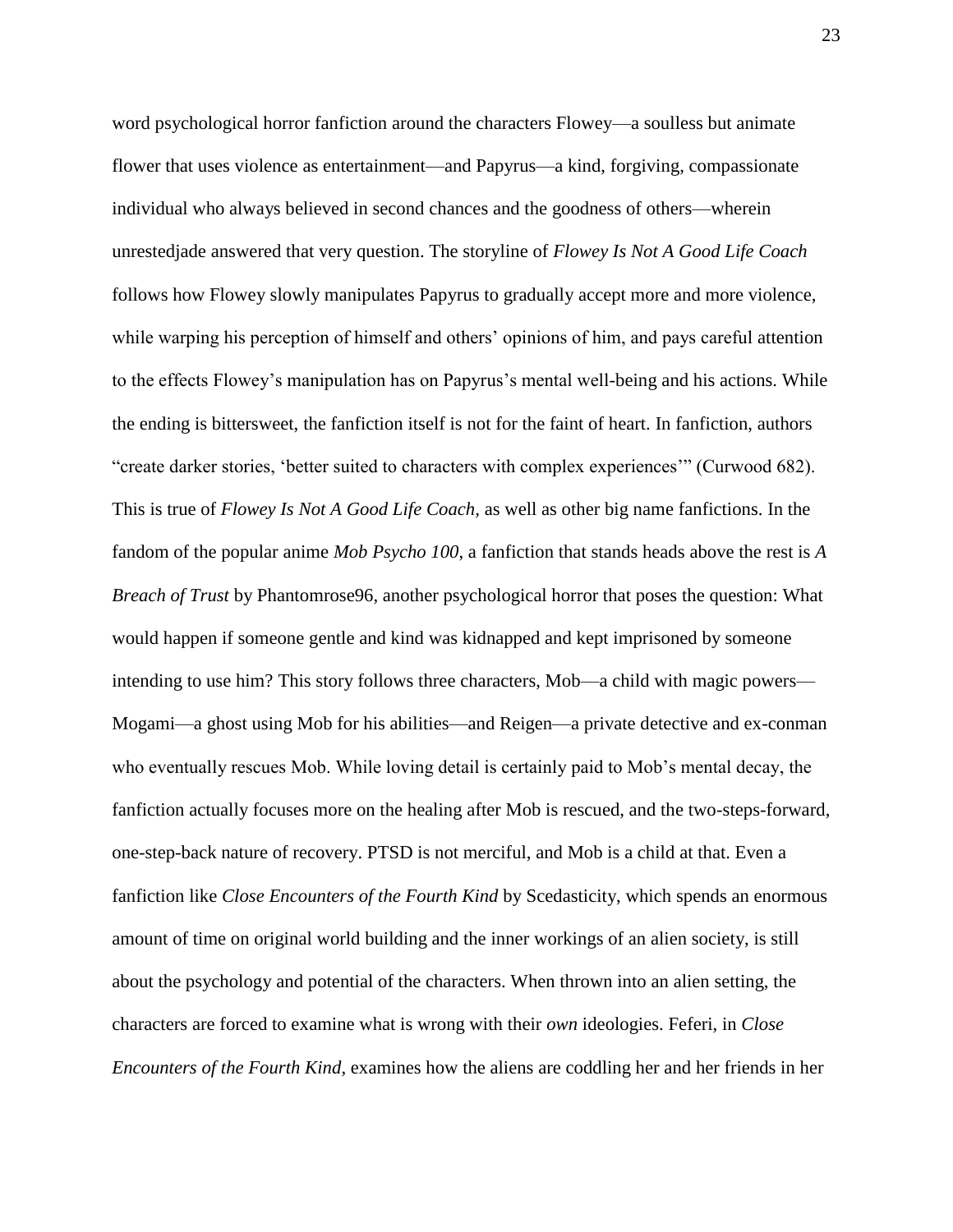"kind of [coddling], with a nice cage with everything [they'll] need," which forces her to reconsider how degrading and patronizing coddling is, and reassess her own opinions on the matter (Scedasticity). Authors are able to create narratives " that more actively [serve] their interests" and ask all the what-if questions, like 'what if this character were lonely,' 'what if this character grew up in a different time or economic class,' 'what if this character were a normal human being,' or 'what if this character were queer?' (Dunlap 270).

Queerness in fanfiction cannot be understated; neither can the presence of people of color, women, or those with disabilities. Diversity within characters in literature and other popular media is essential. Depictions of minority groups can go wrong in any format, including fanfiction, but it is still important to the people of those groups consuming various medias. I previously mentioned that Katrien Jacobs pointed out that fetishization of homosexual relationships can and does occur within fanfiction. While this is naturally a problem, the actions of a few cannot outweigh the meaningful interaction of many queer individuals, as well as other minority groups who find consolation in fandom spaces. As a whole, fanfiction is an excellent tool to *combat* negative stereotypes regarding minority groups, and fan authors utilize fanfiction as a method of creating meaningful, genuine storylines for those collectives.

In general, commonplace or mainstream portrayals of minority groups are less than flattering. Popular media like *The Big Bang Theory* or Netflix's *Atypical* present an ill-fitting depiction of people with autism. The character Sheldon from *The Big Bang Theory* is generally unlikable and seen as something of a hindrance, something to be merely tolerated. The main character of *Atypical*, Sam, whose autism is the point of the show, is an "increasingly popular stock character," according to Matthew Rozsa, a journalist for *Salon* who is autistic himself. Chander and Sunder can attest that "when minority groups are depicted in the media, they are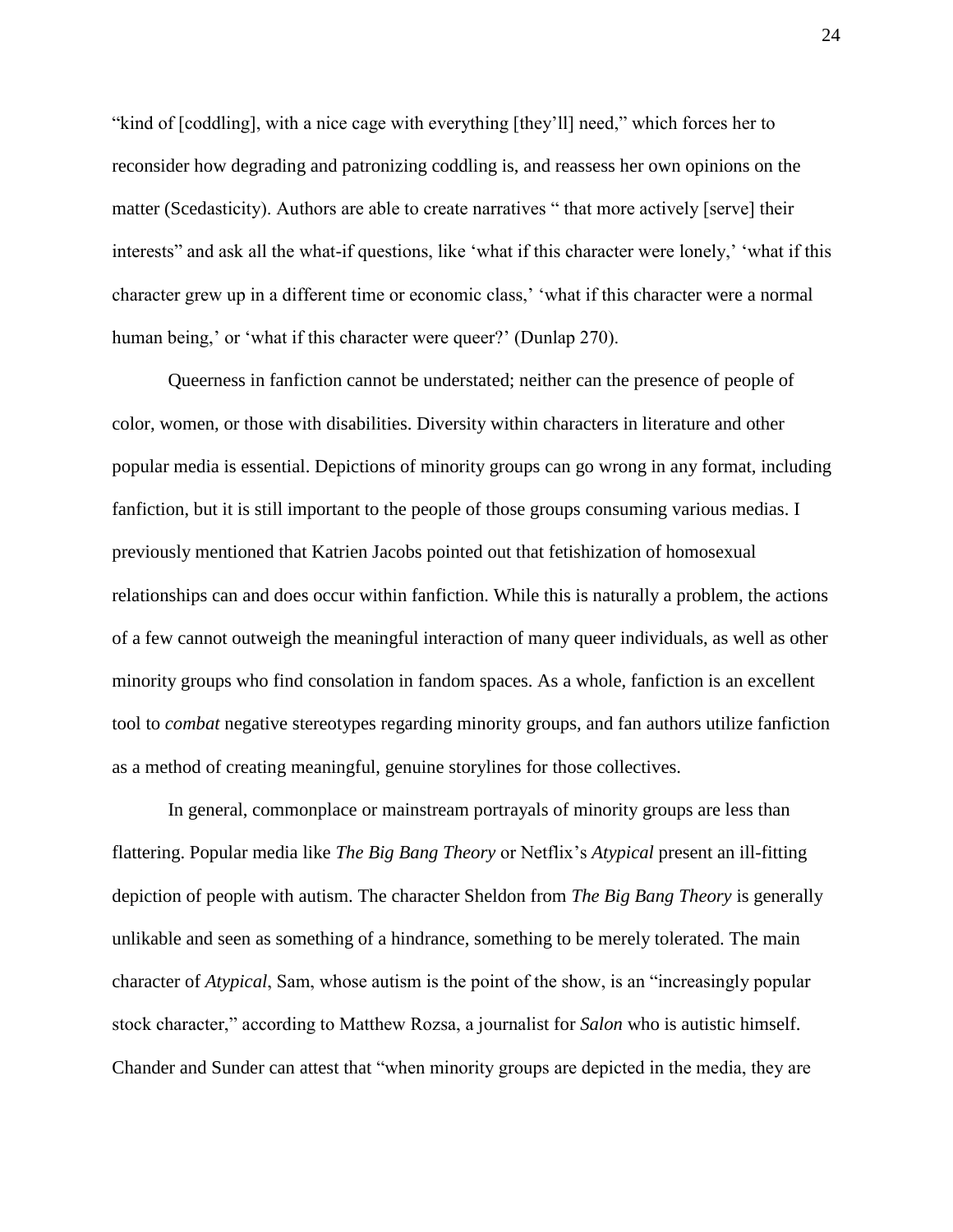generally stereotyped" (603). Sam's supposedly-autistic traits are "violent, creepy, cruel and make the autistic character seem like a monster," rather than providing a meaningful character that an autistic audience can empathize with (Rozsa). People of color are frequently either the friends of the *actual* protagonists, antagonists, or the first to die—as is the case in a large number of horror movies, thanks to the "unspoken writing rule… that killing off the Black character has little downside with certain audiences" Jon Mixon, a journalist for eleven different online news sources, remarks. Queer characters in media tend to be jokes, dead, or both. The anime *One Punch Man* features a side character referred to as Puri-puri Prisoner, whose entire character revolves around his homosexuality, and how that is creepy and therefore funny. He is given no depth, ends up going to jail for being predatory—which is something the audience is supposed to laugh about—and his appearance is caricatured to be as abnormal and othering as possible. Dead queers are just as commonplace, with even modern shows like *The 100* killing off their lesbian character, Lexa, shortly after she finally gets together with her romantic interest, Clarke. Minority depictions are infrequently flattering, and can be actively unfavorable.

Yes, some popular media does successfully portray minority characters with respect. Rosa Diaz from Brooklyn Nine-Nine is a prime example of a queer woman of color who is depicted with agency and dignity in modern media; I'd even go so far as to say that she is lovingly detailed. But the presence of a few does not and cannot indicate a trend within the whole. While I believe that things are getting better, and audiences are seeing an increase in positive, well-written representation of minority groups in popular media, that does not magically erase the history of countless narratives tailored to the tastes of the majority.

Naturally, queer people, people of color, and those with disabilities who consume the popularized media depicting them as bad, undesirable, or innately morally corrupt, don't respond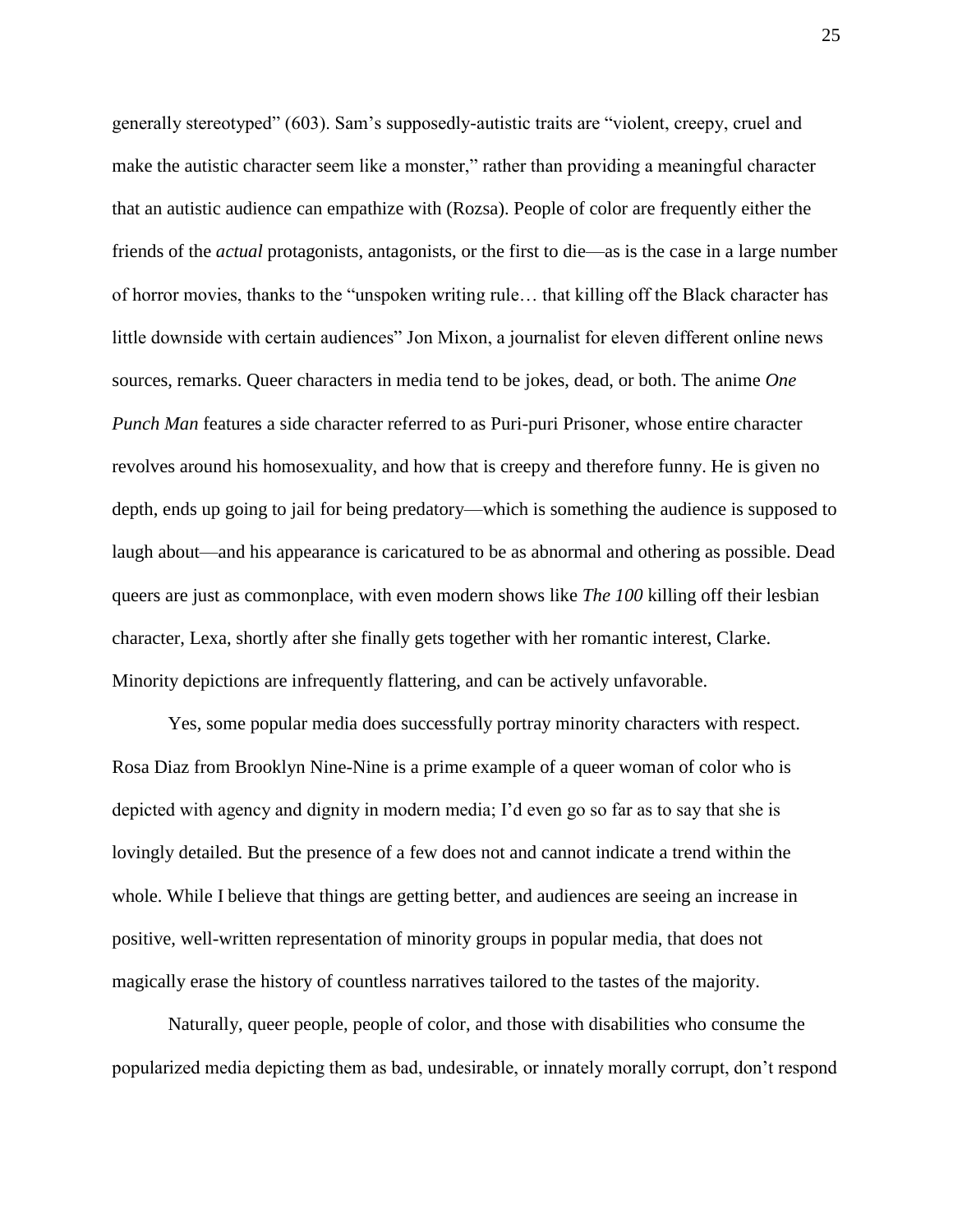particularly well. One of the ways they do respond is by writing fanfiction that depicts people like themselves positively. Fanfiction "serves to contest popular media stereotypes of certain groups such as women, gays, and racial minorities," as well as those with disabilities (Chander 599). Fanfiction authors are able to create compelling narratives where characters are queer, alive, and have meaningful complexities and relationships. While the show *One Punch Man* itself propagates unpleasant stereotypes against queer characters, fans who love the story and characters have created just shy of 2,000 fanfictions on archiveofourown.org depicting the main character, Saitama, and his close friend, Genos, in a healthy, homosexual relationship together. This is one of the ways that fanfiction "can be simultaneously homage and subversion," given that loving, healthy queer relationships were obviously not the original intention of the author (Chander 626). People displeased with media portrayals of disabilities create their own stories, with accurate, sympathetic depictions of those disabilities. Archive user Princex\_N found autistic individuals inappropriately represented within popular media, and so, like many folk with comfort characters, decided to make the *Homestuck* characters Dirk, Hal, and Sebastian autistic, drawing from personal experience and researching what he or she does not personally undergo.

People of color are able to take writing into their own hands and "[imbue] the African-American characters with complexity and agency" (Chander 601). *The Best Years Of Your Life* by chaoticTenebrism, on the surface, provides a story about a teenager dealing with bullying, romance, and family relationships, but the author also layers social commentary into the work. ChaoticTenebrism highlights the differences in how people of color are treated, especially how black single fathers are looked down upon and sometimes even marked as inept, and the toxic ideology that prevents young black boys from seeking help because they believe they should be tough enough to handle harassment and violence on their own. Minority groups in fanfiction are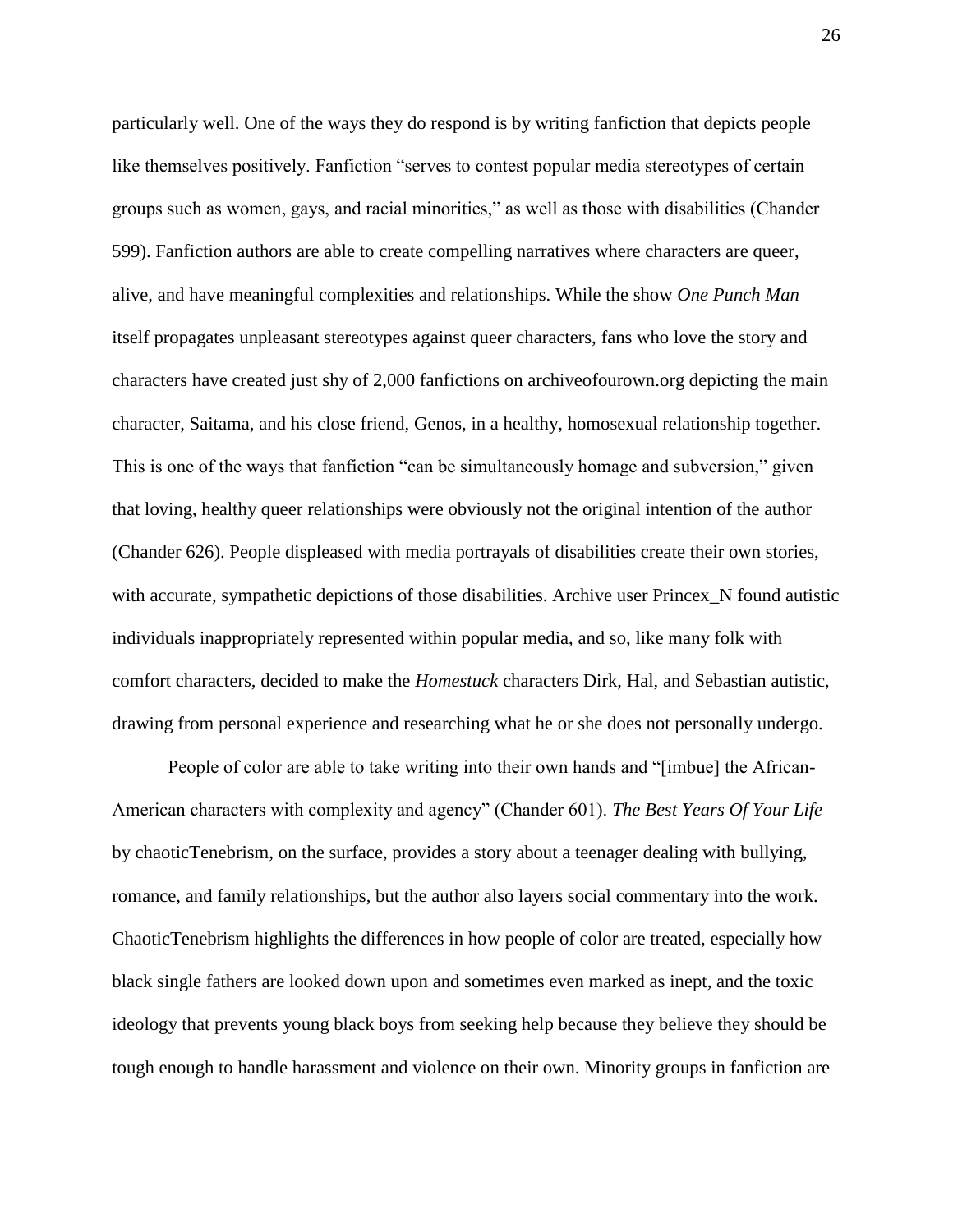allowed to be powerful and ugly and morally grey, and across the board fan authors are able to "claim agency against a popular culture that repeatedly denies it" (Chander 609). Fanfictions "[offer] a voice for marginalized groups and [reveal] the subversive potential of seemingly safe or familiar storyworlds" (Thomas 7) and highlight "the motivations and desires of readers" (Thomas 6). "Fans' desires are active," says Thomas (7), and those "desires are allowed to intrude or impose on the storyworld" (11) in ways that transform characters and settings to better suit what the audience actually wants, instead of what tradition and profitability say the audience should want. KaaVonia Hinton remarked on the scarcity of diverse literature in the article she collaborated on with Theodorea Berry, "Literacy, literature, and diversity." Hinton wrote that "it was not until [she] reached the eighth grade that" she was given "a book written by and about blacks" (285). So while diverse literature certainly does exist, it is not reaching the audience that would so dearly cherish it—at least not in a timely fashion, and not without difficulty. I do not mean to condemn original fiction in any manner; I only intend to highlight the discrepancy between common depictions of minority groups in literature and other media compared to the realities of those groups, and how fanfiction is a serviceable route to combating those trends. Authors use their own voices in fanfictions, creating the narratives they wish to see, and readers are able to find the storylines they desire with familiar characters they already know and love.

Fanfiction has a plethora of merits that make it meaningful and a worthwhile use of one's time. I am aware that I am perhaps a bit biased in favor of the art, as a contributor and enthusiastic consumer, but I would be just as biased in an argument for the merits of the humanities thanks to my status as a student majoring in English, or of novels as a bookworm. Fanfiction is a tool used by English Language Learners, young or inexperienced writers, and practiced writers alike to improve and hone their craft. It houses an amazing community that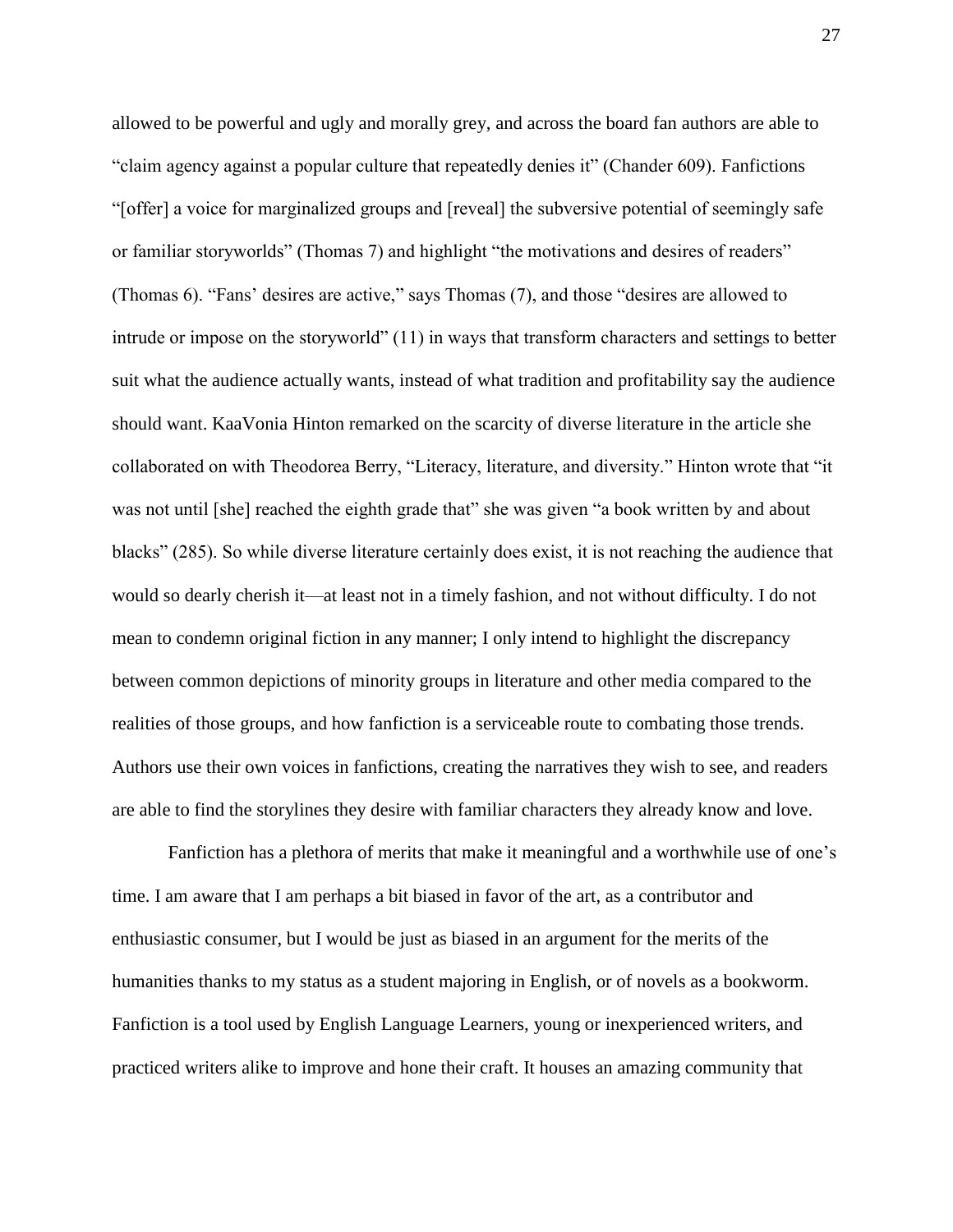supports and gives aid and encouragement to the authors, providing a space in which the community members are able to flourish. Fanfiction is unrestricted by marketability or stagnant convention that might weigh on the creativity of traditional publications, and this gives opportunities for unorthodox but meaningful storylines to be written and shared. The nature of fanfiction leads to psychological depth, both in the fanfictions themselves and in the surrounding community. Fanfiction is as diverse as the people who write it, and is a place where the voices of the fans themselves may be heard. I understand that even with these merits, it still will not be everyone's cup of tea, but it is mine, and many others', and it deserves to be recognized for how creative and transformative it truly is.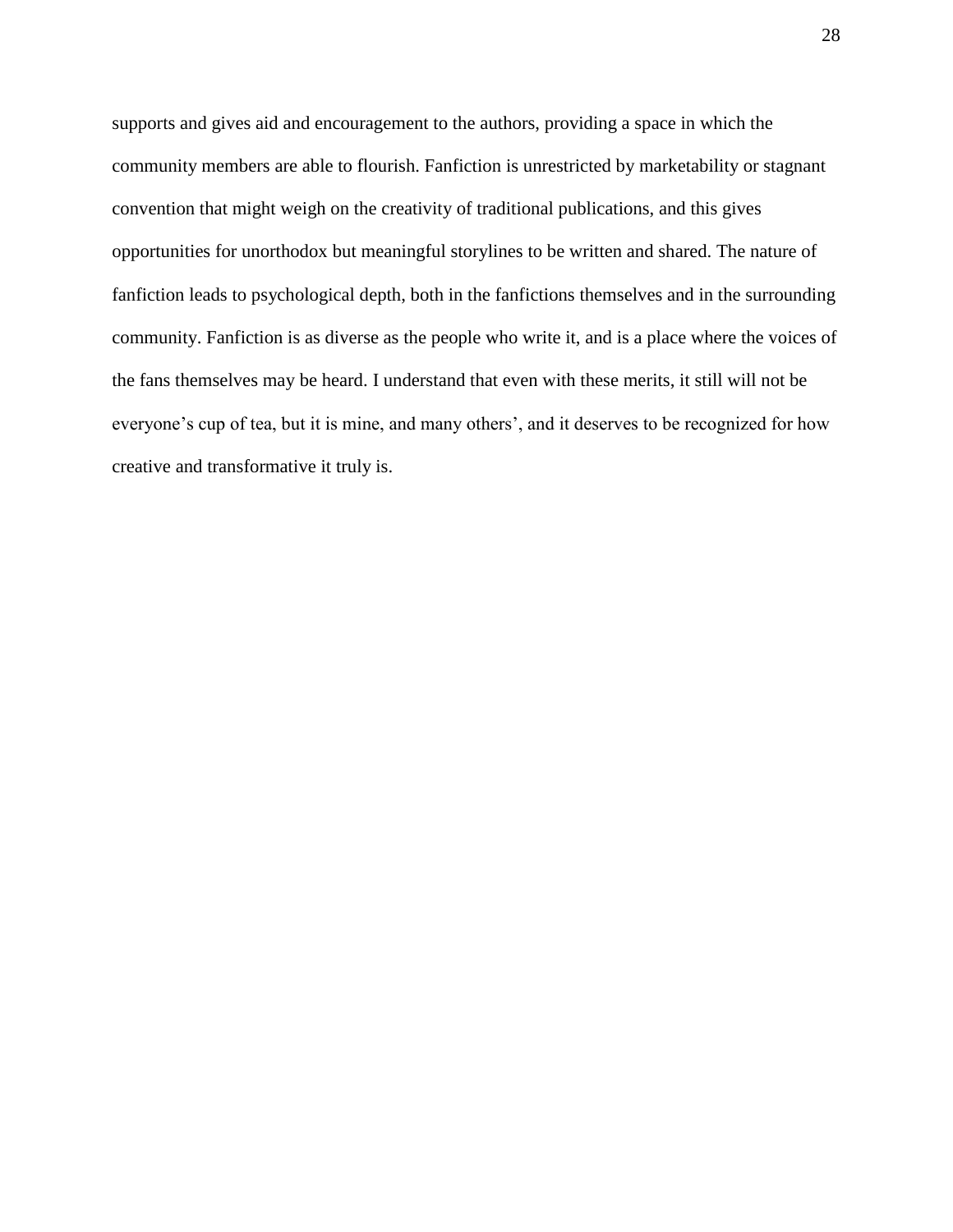#### Citation Page

"About the Best Sellers." *The New York Times*, The New York Times Company, 2018,

[https://www.nytimes.com/books/best-sellers/methodology/.](https://www.nytimes.com/books/best-sellers/methodology/) Accessed 28 Feb. 2018

BirchBow. *Price of Forgiveness*. Archiveofourown, 7 June 2014.

[https://archiveofourown.org/works/1752749/chapters/3745799.](https://archiveofourown.org/works/1752749/chapters/3745799)

Black, Rebecca W. "Access and Affiliation: The Literacy and Composition Practices of English-Language Learners in an Online Fanfiction Community." *Journal of Adolescent & Adult Literacy*, vol. 49, no. 2, 2005, pp. 118–128. *JSTOR*,

[www.jstor.org/stable/40017563.](http://www.jstor.org/stable/40017563)

---. "CHAPTER EIGHT: Convergence and Divergence, Informal Learning in Online Fanfiction Communities and Formal Writing Pedagogy." *Counterpoints*, vol. 338, 2008, pp. 125–143. *JSTOR*, [www.jstor.org/stable/42979225.](http://www.jstor.org/stable/42979225)

Callmearcturus. *A Spark, A Flame, A Fire.* Archiveofourown, 23 Sept. 2016.

[http://archiveofourown.org/works/8118997/chapters/18611008.](http://archiveofourown.org/works/8118997/chapters/18611008)

---. *chamomile, rose water, and other unlikely intoxicants*. Archiveofourown, 18 May 2017.

[http://archiveofourown.org/works/10935246/chapters/24328275.](http://archiveofourown.org/works/10935246/chapters/24328275)

- Chander, Anupam, and Madhavi Sunder. "Everyone's a Superhero: A Cultural Theory of 'Mary Sue' Fan Fiction as Fair Use." *California Law Review*, vol. 95, no. 2, 2007, pp. 597–626. *JSTOR*, [www.jstor.org/stable/20439103.](http://www.jstor.org/stable/20439103)
- ChaoticTenebrism. *The Best Years Of Your Life*. Archiveofourown, 18 June 2014. [https://archiveofourown.org/works/1807909/chapters/3879184.](https://archiveofourown.org/works/1807909/chapters/3879184)
- Creswell, David, Suman Lam, Annette Stanton, Shelley Taylor, Julienne Bower, and David Sherman. "Does Self-Affirmation, Cognitive Processing, or Discovery of Meaning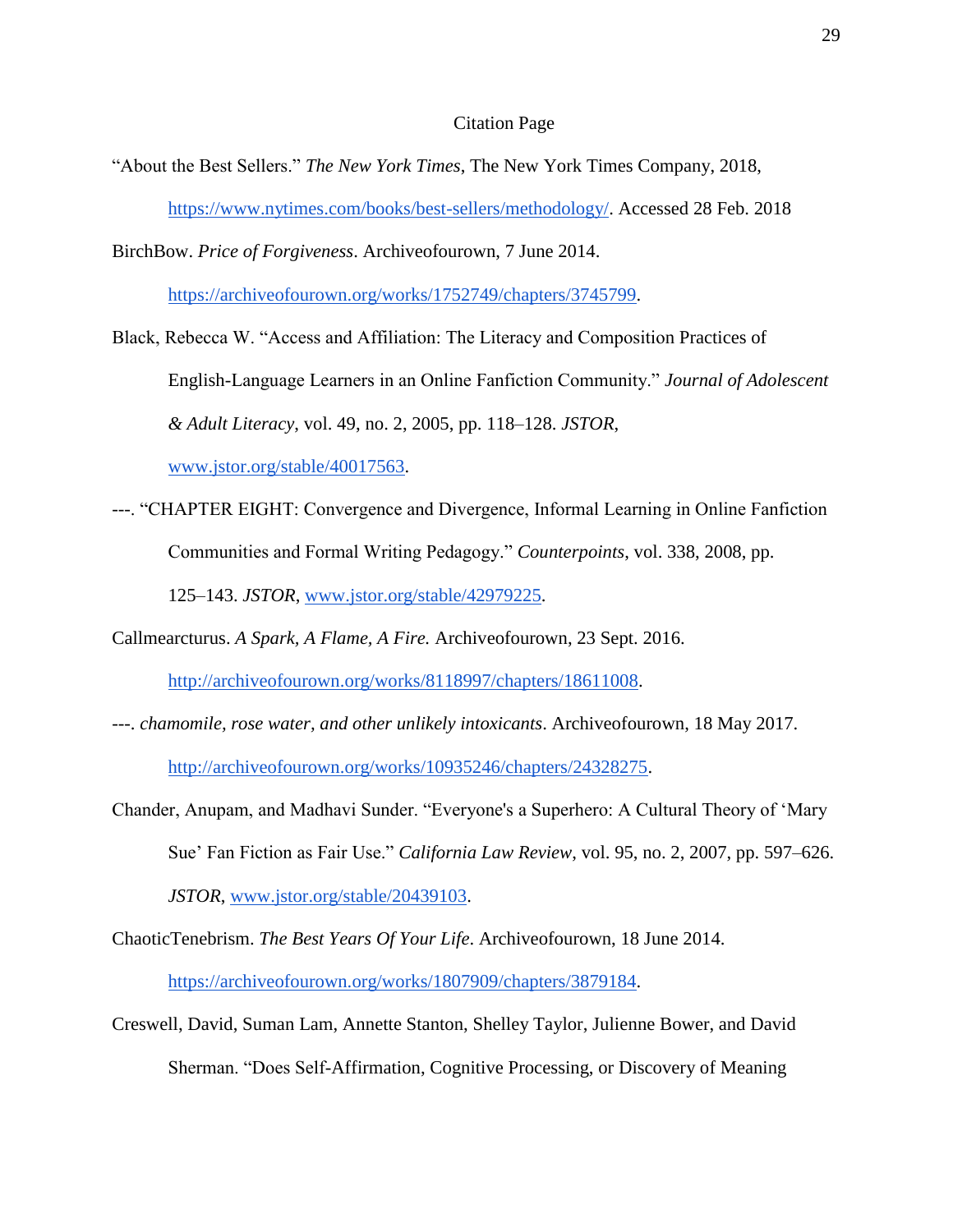Explain Cancer-Related Health Benefits of Expressive Writing?" *Personality and Social Psychology Bulletin,* vol. 33, no. 2, 2007, pp. 238-250. [https://doi.org/10.1177/](https://doi.org/10.1177/0146167206294412) [0146167206294412.](https://doi.org/10.1177/0146167206294412) Accessed 9 Mar. 2018.

- CurlicueCal. *Stay Lost on Our Way Home*. Archiveofourown, 24 Apr. 2013. [https://archiveofourown.org/works/772060/chapters/1449272.](https://archiveofourown.org/works/772060/chapters/1449272)
- Curwood, Jen Scott, et al. "Writing in the Wild: WRITERS' MOTIVATION IN FAN-BASED AFFINITY SPACES." *Journal of Adolescent & Adult Literacy*, vol. 56, no. 8, 2013, pp. 677–685. *JSTOR*, [www.jstor.org/stable/41827922.](http://www.jstor.org/stable/41827922)
- Dunlap, Kathryn, and Carissa Wolf. "Fans Behaving Badly: Anime Metafandom, Brutal Criticism, And the Intellectual Fan." *Mechademia*, vol. 5, 2010, pp. 267–283. *JSTOR*, [www.jstor.org/stable/41510968.](http://www.jstor.org/stable/41510968)

Fox, Toby. *Undertale*. GameMaker: Studio, 2015.

- Gutiérrez, Peter. "Focus on Policy: The Right to Be a Fan." *Language Arts,* vol. 88, no. 3, 2011, pp. 226–231. *JSTOR*, [www.jstor.org/stable/41804254.](http://www.jstor.org/stable/41804254)
- Harmon, Amy. "In TV's Dull Summer Days, Plots Take Wing on the Net." *The New York Times*, 18 Aug. 1997, [http://www.nytimes.com/1997/08/18/business/in-tv-s-dull](http://www.nytimes.com/1997/08/18/business/in-tv-s-dull-summer-days-plots-take-wing-on-the-net.html?pagewanted=all&src=pm)[summer-days-plots-take-wing-on-the-net.html?pagewanted=all&src=pm.](http://www.nytimes.com/1997/08/18/business/in-tv-s-dull-summer-days-plots-take-wing-on-the-net.html?pagewanted=all&src=pm) Accessed 10 Feb. 2018.
- Hinton, KaaVonia, and Theodorea Berry. "Literacy, literature, and diversity." *Journal of Adolescent & Adult Literacy*, vol. 48, no. 4, 2005, pp. 284-288. *JSTOR,* [http://www.jstor.org/stable/40016915.](http://www.jstor.org/stable/40016915) Accessed 9 Mar. 2018.
- Hussie, Andrew. *Homestuck*. What Pumpkin Studios, 13 Apr. 2009, [http://mspaintadventures.com/.](http://mspaintadventures.com/) Accessed 12 Feb. 2018.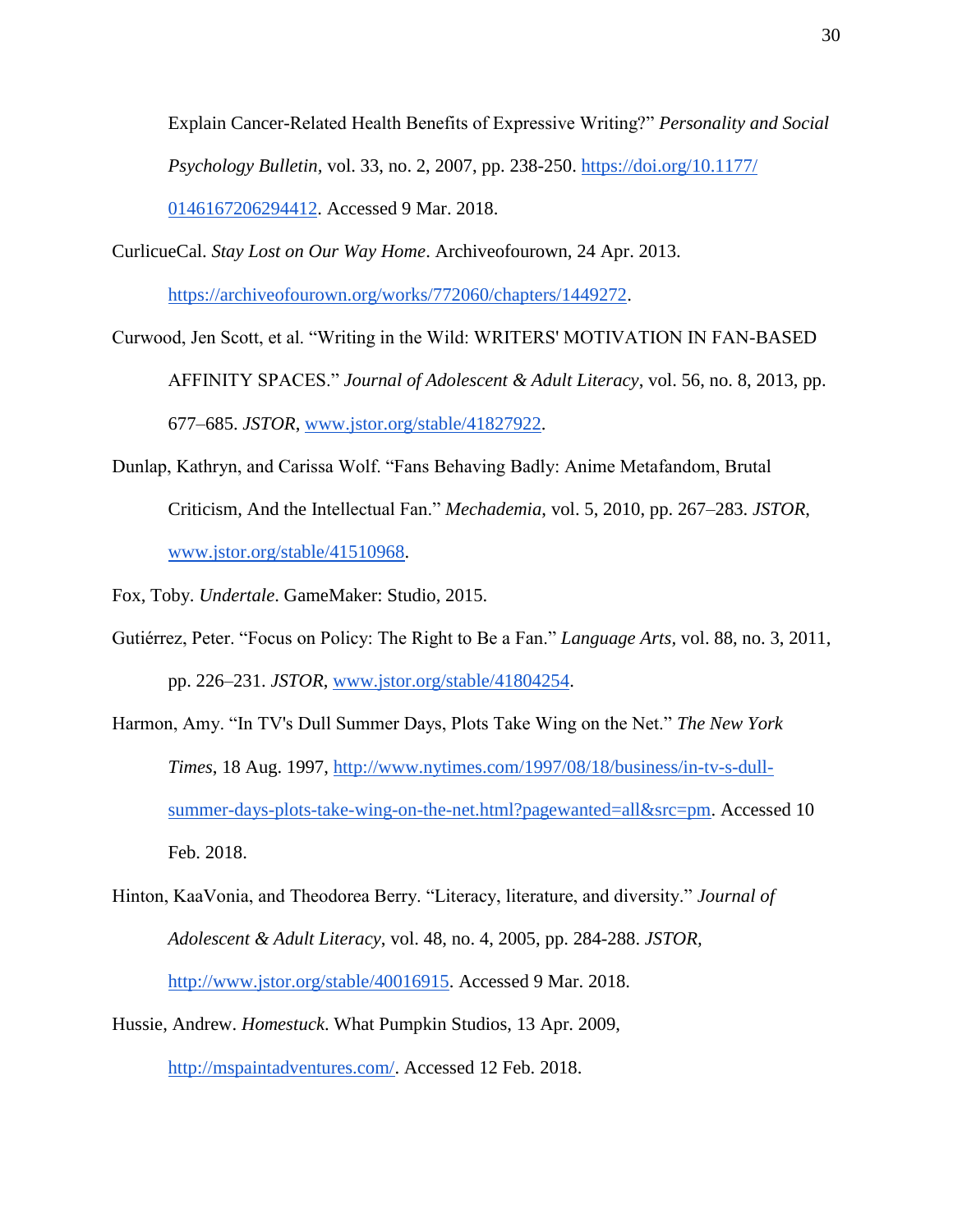- Jacobs, Katrien. "Academic Cult Erotica: Fluid Beings or a Cubicle of Our Own?" *Cinema Journal*, vol. 46, no. 4, 2007, pp. 126–129. *JSTOR*, [www.jstor.org/stable/30137727.](http://www.jstor.org/stable/30137727)
- "Journaling for Mental Health." *University of Rochester Medical Center*, 2018, [https://www.urmc.rochester.edu/encyclopedia/content.aspx?ContentID=4552&ContentTy](https://www.urmc.rochester.edu/encyclopedia/content.aspx?ContentID=4552&ContentTypeID=1) [peID=1.](https://www.urmc.rochester.edu/encyclopedia/content.aspx?ContentID=4552&ContentTypeID=1) Accessed 28 Feb. 2018.
- LeGuin, Ursula. *The Language of the Night: Essays on Fantasy and Science Fiction*. Ultramarine Publishing, 1979.
- Lorre, Chuck and Bill Prady, creators. *The Big Bang Theory*. Warner Brothers, 2007.
- Mixon, John. "Why do black people always die first in horror movies?" *Quora*, 24 July 2016.

[https://www.quora.com/Why-do-black-people-always-die-first-in-horror-movies.](https://www.quora.com/Why-do-black-people-always-die-first-in-horror-movies)

Accessed 28 Feb. 2018

Mortior. *Endangered*. Archiveofourown, 17 June 2014.

[http://archiveofourown.org/works/1797568/chapters/3854869.](http://archiveofourown.org/works/1797568/chapters/3854869)

Mtjester. *Insurrection for Desperate Dreamers*. 8 Jan. 2013.

[http://archiveofourown.org/works/629667/chapters/1138507.](http://archiveofourown.org/works/629667/chapters/1138507)

- Nebula Rules. *The Nebula Awards*. Science Fiction and Fantasy Writers of America, Inc., [https://nebulas.sfwa.org/about-the-nebulas/nebula-rules/.](https://nebulas.sfwa.org/about-the-nebulas/nebula-rules/) Accessed 27 Feb. 2018.
- ONE, creator. *One Punch Man*. Viz Media, 2009.
- ---. *Mob Psycho 100*. Bones, 2017.
- Phantomrose96. *A Breach of Trust*. Archiveofourown, 5 Nov. 2016.

[https://archiveofourown.org/works/8472670/chapters/19413469.](https://archiveofourown.org/works/8472670/chapters/19413469)

Princex\_N. *We Were Made for Another World*. Archiveofourown, 1 Dec. 2017.

[https://archiveofourown.org/works/12881931/chapters/29426934.](https://archiveofourown.org/works/12881931/chapters/29426934)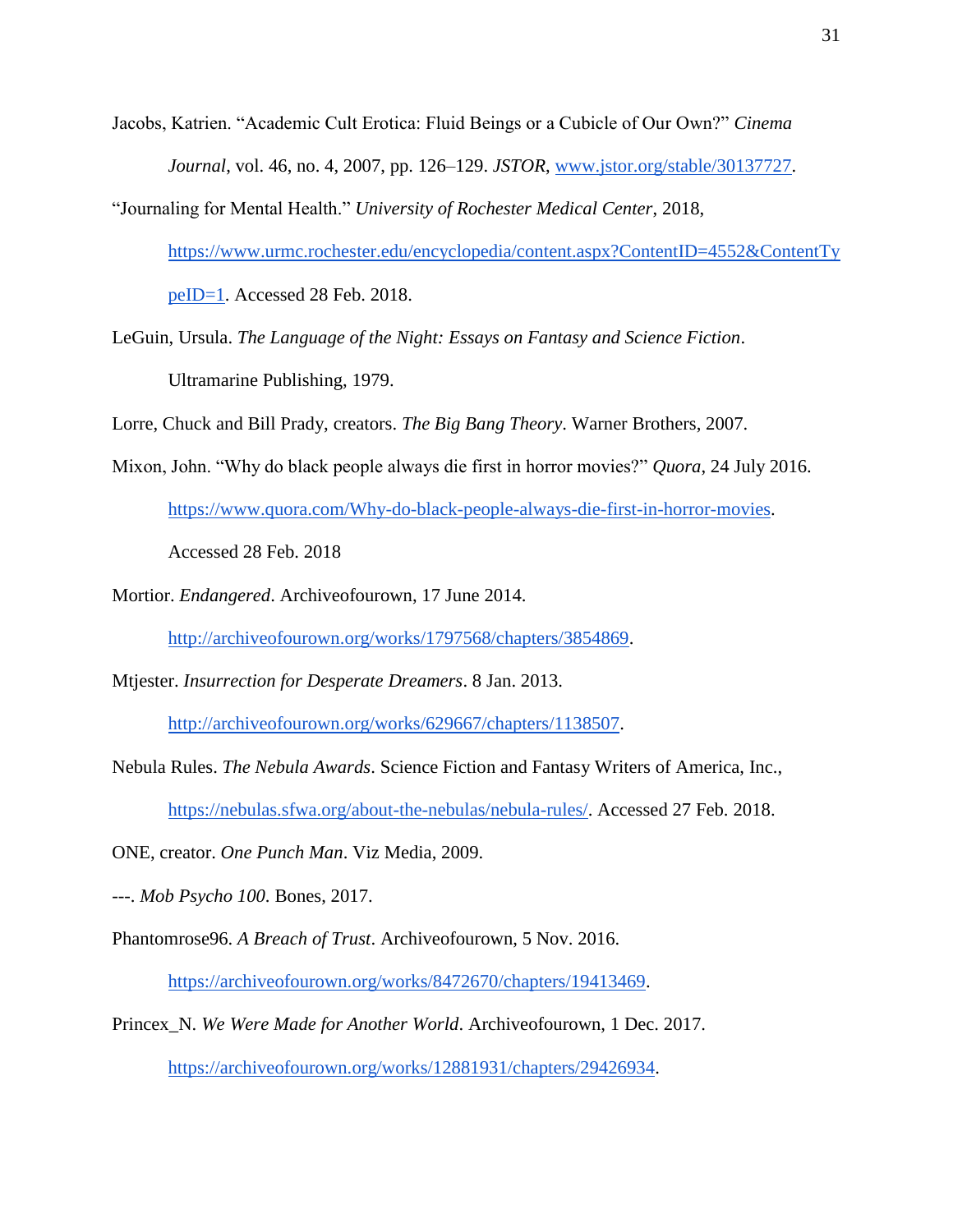Qpenguin98. *Bleeding Out*. Archiveofourown, 4 July 2015.

[http://archiveofourown.org/works/4267689.](http://archiveofourown.org/works/4267689)

---. *They won't judge you*. Archiveofourown, 16 July 2015.

[http://archiveofourown.org/works/4353362.](http://archiveofourown.org/works/4353362)

Rashid, Robia, creator. *Atypical*. Netflix, 2017.

- Rinzler, Alan. "Why book publishers love short stories." *Alan Rinzler Consulting Editor*. 12 Oct. 2009, [https://alanrinzler.com/2009/10/why-book-publishers-love-short-stories/.](https://alanrinzler.com/2009/10/why-book-publishers-love-short-stories/) Accessed 27 Feb. 2018.
- Ritshoe. Tumblr, Yahoo. [https://ritshoe.tumblr.com/post/160699152757/kudos-to-fanfiction](https://ritshoe.tumblr.com/post/160699152757/kudos-to-fanfiction-writers-for-writing-about-all)[writers-for-writing-about-all.](https://ritshoe.tumblr.com/post/160699152757/kudos-to-fanfiction-writers-for-writing-about-all) Accessed 1 Jan. 2018.

Rothenberg, Jason, creator. *The 100*. The CW, 2014.

- Rozsa, Matthew. "Netflix's 'Atypical' is offensive, but that's not its real problem." *Salon*. Salon Media Group, Inc., 7 Aug. 2017. [https://www.salon.com/2017/08/07/netflix](https://www.salon.com/2017/08/07/netflix-atypical-review/)[atypical-review/.](https://www.salon.com/2017/08/07/netflix-atypical-review/) Accessed 28 Feb. 2018.
- Sambuchino, Chuck. "Word Count for Novels and Children's Books: The Definitive Post." *Writer's Digest*. F+W, 24 Oct. 2012. [http://www.writersdigest.com/editor-blogs/guide-to](http://www.writersdigest.com/editor-blogs/guide-to-literary-agents/word-count-for-novels-and-childrens-books-the-definitive-post)[literary-agents/word-count-for-novels-and-childrens-books-the-definitive-post.](http://www.writersdigest.com/editor-blogs/guide-to-literary-agents/word-count-for-novels-and-childrens-books-the-definitive-post) Accessed 27 Feb. 2018.
- Scedasticity. *Close Encounters of the Fourth Kind*. Archiveofourown, 9 Aug. 2013. [https://archiveofourown.org/works/917935/chapters/1781689.](https://archiveofourown.org/works/917935/chapters/1781689)
- Schur, Michael and Dan Goor, creators. *Brooklyn Nine-Nine*. FOX, 2013.
- Self, Will. "The novel is dead (this time it's for real)." *The Guardian*, 2 May 2014, [https://www.theguardian.com/books/2014/may/02/will-self-novel-dead-literary-fiction.](https://www.theguardian.com/books/2014/may/02/will-self-novel-dead-literary-fiction)

32